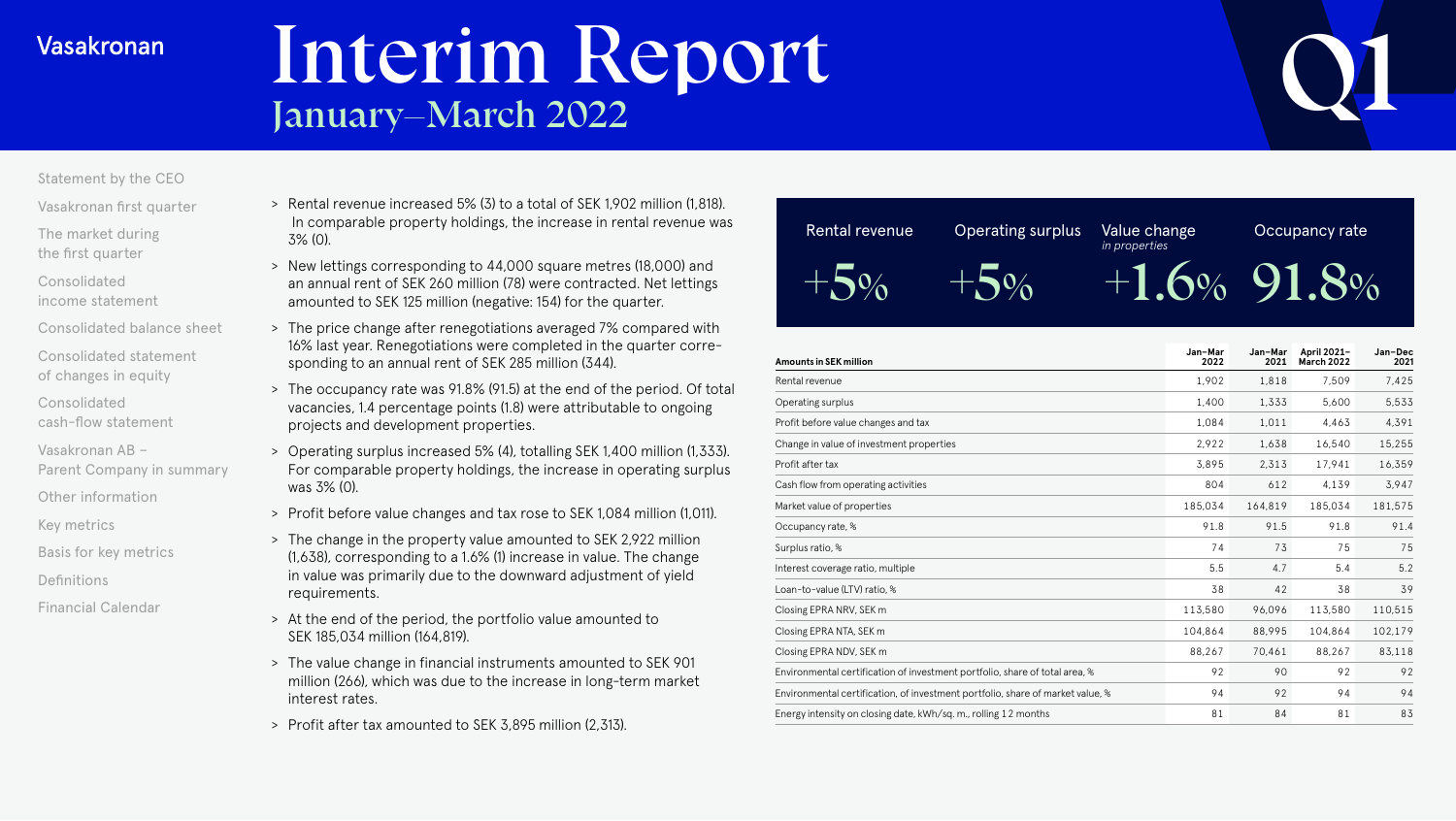# A strong start to the year

## <span id="page-1-0"></span>Statement by the CEO

[Vasakronan first quarter](#page-3-0)

[The market during](#page-4-0) the first quarter

Consolidated [income statement](#page-6-0)

[Consolidated balance sheet](#page-11-0)

[Consolidated statement](#page-16-0)  of changes in equity

Consolidated [cash-flow statement](#page-17-0)

Vasakronan AB – [Parent Company in summary](#page-20-0)

[Other information](#page-21-0)

[Key metrics](#page-22-0)

[Basis for key metrics](#page-23-0)

[Definitions](#page-24-0)

[Financial Calendar](#page-25-0)

Few of us will soon forget the dates of 9 and 24 February 2022. On 9 February, pandemic restrictions were finally lifted – a welcome development. On 24 February, Russia invaded Ukraine.

On a personal level, no one is unaffected by the war. The images and reports we are seeing in the media are horrible and while the long-term consequences of the war remain to be seen, the security situation in Europe and in Sweden changed overnight.

This uncertain situation has yet to have any direct impact on the lettings market, but it was clear from our city locations and operations that Sweden had opened up. The upward trend we noted at the end of 2021 continued and demand for offices and high-quality premises in the best locations remains strong.

#### **High demand in Stockholm city**

We have a strong focus on lettings and reported a new lettings volume of SEK 260 million for the first quarter. This was due to a number of major lettings in central Stockholm. Malmö also contributed positively with several major lettings in terms of offices as well as retail. It's particularly exciting that IKEA has chosen to establish its first city store in the Triangeln shopping centre.

The foundation for our operations is long-term, active management of our properties, which are now valued at a total of SEK 185 billion. Our focus is on continuously increasing earnings by developing the property portfolio and ensuring that we meet our existing customers' changing needs. Right now, activity is higher than usual and dialogues with customers are about creating flexibility, in terms of the size and location of the

premises as well as how the workplace can be designed. We have several examples of customers who are choosing to grow in our property portfolio and during the quarter we signed an agreement with ARC, which is leasing all of our Grev Tureplan project development in Stockholm City. They are leasing 5,000 square metres at Klara Zenit, which is expected to be finished in the first quarter of 2024. This type of transaction demonstrates the size and strength of our offering.

#### **Projects in final stages**

Several of our projects are nearing completion and this quarter we welcomed tenants like Cowi to Platinan at Lilla Bommen in Gothenburg. During the next few months, tenants will move into the building and breath life into the area. In time for summer, for example, Scandic will open the new hotel Scandic Göteborg Central and Poppels will open a new city brewery.

Sustainability is a guiding star in everything we do, not least in our projects, and we always aim for the highest level of environmental certification, LEED Platinum. We have high ambitions, so it is exciting when our projects receive recognition. For example, during the quarter, Nya Kronan in Sundbyberg was named Building of the Year for 2022.

Environmental certification leads to advantageous terms in financing, benefiting our lettings operations. In addition to Vasakronan's location and our strong tenant portfolio, our high share of environmentally certified properties is something that Moody's highlighted in their analysis when they confirmed our high credit rating, A3 with a stable outlook, in early April.

A great deal of interest remains in Vasakronan's bonds and commercial paper and 82% of our borrowings are from the



**"GDemand for high-quality"** premises in the best locations remains strong.99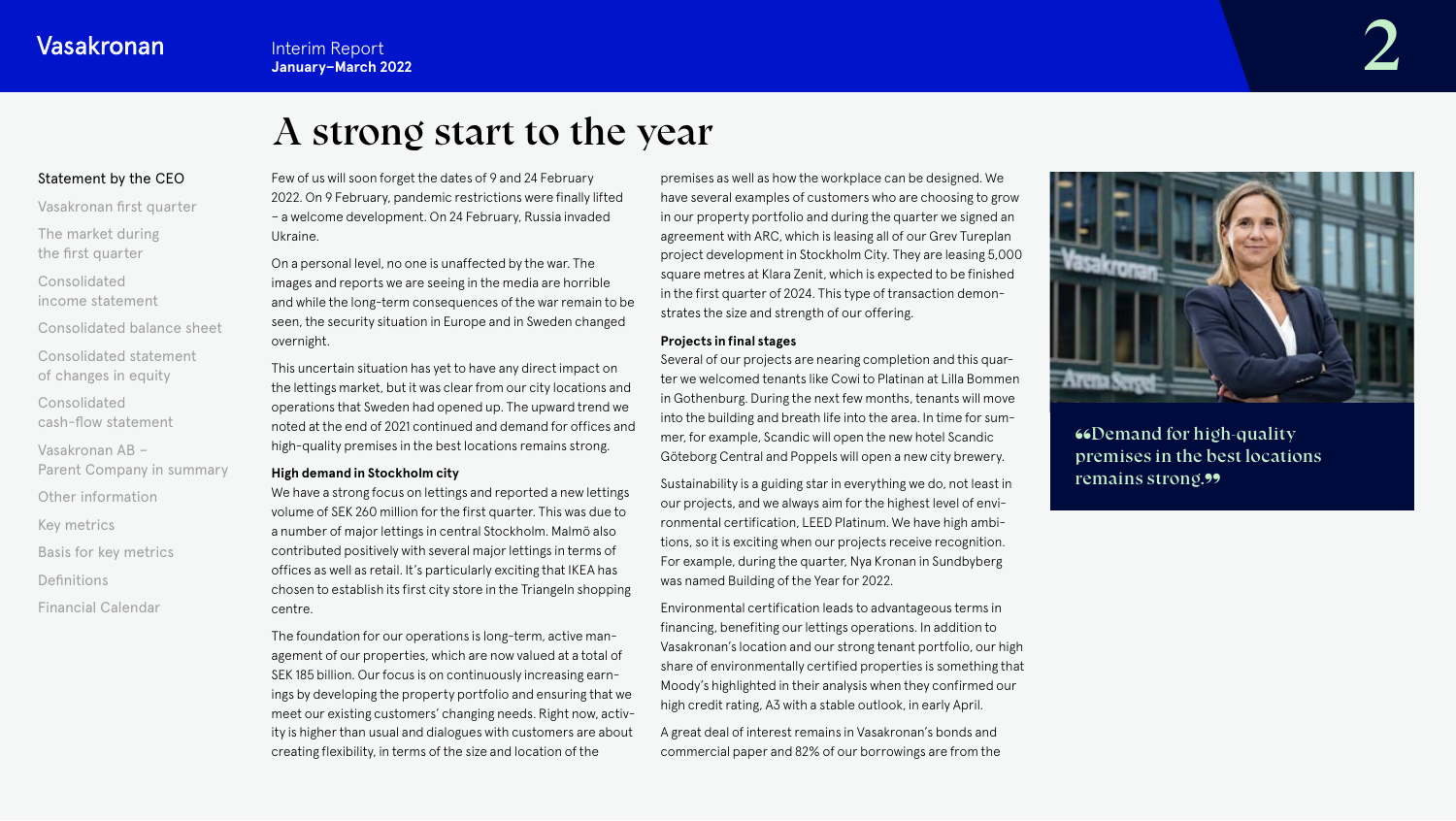### [Statement by the CEO](#page-1-0)

[Vasakronan first quarter](#page-3-0)

[The market during](#page-4-0) the first quarter

Consolidated [income statement](#page-6-0)

[Consolidated balance sheet](#page-11-0)

[Consolidated statement](#page-16-0)  of changes in equity

Consolidated [cash-flow statement](#page-17-0)

Vasakronan AB – [Parent Company in summary](#page-20-0)

[Other information](#page-21-0)

[Key metrics](#page-22-0)

[Basis for key metrics](#page-23-0)

[Definitions](#page-24-0)

[Financial Calendar](#page-25-0)

capital market. During the quarter, we for the first time issued a green bond denominated in Swiss francs. Our strong rating and broad investor base means that over the long term we have several alternatives when it comes to funding. This is extra important in uncertain times, such as those noted at the beginning of the war. The market has since stabilised but the cost for new borrowing has, naturally, gone up. However, a large share of loans tied to longer tenors and a wide range of funding sources means that we are confident about the future.

#### **Higher inflation and price trend**

Inflation figures continue to rise and we are seeing price increases for things like energy and materials. At the same time, our leases are connected to the consumer price index and are therefore positively impacted. It is too early to say exactly how increased inflation will affect our operations. However, it is clear that continuing to work with energy efficiency and own production of electricity is profitable, and that our structured work in this area is an advantage. We are monitoring developments in material prices and it is currently difficult to make project cost forecasts in early stages. In terms of ongoing projects, most of the materials have already been procured and therefore represent only a limited risk. However, the incentive to continue working with circular processes has become even greater, for Vasakronan and for the industry.



Last, though far from least, I would like to take the opportunity to brag a bit about how Vasakronan was named one of the best employers in this year's round of Brilliant Awards. The distinction is based on 290,000 employee surveys and awarded to organisations with employees who exhibit the most commitment. Vasakronan reached a creditable second place in service organisations. This not only makes me incredibly proud.

It also gives me a strong confidence in our continued ability to deliver on our assignment. Vasakronan remains stable.

Stockholm 27 April 2022

**Johanna Skogestig,**  *Chief Executive Officer*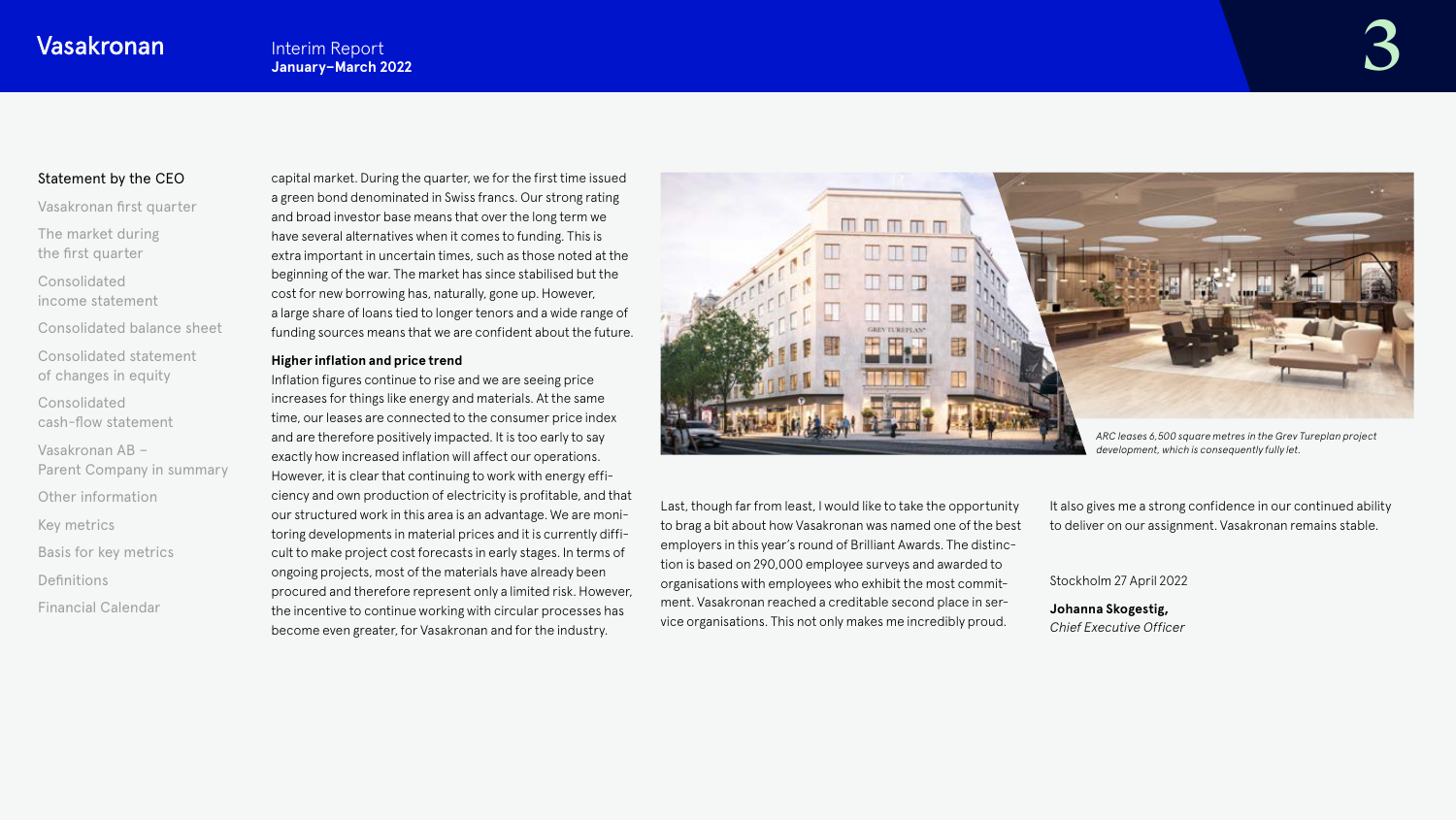# Vasakronan first quarter

#### <span id="page-3-0"></span>[Statement by the CEO](#page-1-0)

### Vasakronan first quarter

[The market during](#page-4-0) the first quarter

Consolidated [income statement](#page-6-0)

[Consolidated balance sheet](#page-11-0)

[Consolidated statement](#page-16-0)  of changes in equity

Consolidated [cash-flow statement](#page-17-0)

Vasakronan AB – [Parent Company in summary](#page-20-0)

[Other information](#page-21-0)

[Key metrics](#page-22-0)

[Basis for key metrics](#page-23-0)

**[Definitions](#page-24-0)** 

[Financial Calendar](#page-25-0)

#### **A strong start to the year**

During the first three months of the year, new lettings corresponding to 44,000 square metres (18,000) and an annual rent of SEK 260 million (78) were signed. Vasakronan signed a ten-year lease with the consultants ARC for 6,500 square metres at the Sperlingens Backe 47 project development at Grev Tureplan in central Stockholm. With this, ARC will be leasing the entire office portion of the property. Right now Sperlingens Backe 47 is undergoing a comprehensive upgrade and is expected to be ready for occupancy in spring 2024. At Svea Artilleri in Stockholm, Fortifikationsverket (the Swedish Fortifications Agency) signed a six-year lease for 6,200 square metres. Occupancy took place in April 2022 shortly after Post- och Telestyrelsen (the Swedish Post and Telecom Authority) vacated the premises.

Of the quarter's new lettings, 6,800 square metres and an annual rent of SEK 40 million pertained to lettings in store premises. The fitness chain SATS signed a lease for 1,200 square metres at the Triangeln property in Malmö. This is also where IKEA signed a lease for 800 square metres for a new concept that will focus on smaller home furnishing items. These lettings mean that the retail space in Triangeln is nearly fully let.

Notice to vacate was received during the quarter corresponding to annual rent of SEK 135 million (232), whereby net lettings amounted to a SEK 125 million (negative: 154). Of notices to vacate, SEK 92 million pertained to tenants who are moving within the property portfolio.

Renegotiations were also completed in the quarter corresponding to 71,000 square metres (97,000) and an annual rent of SEK 285 million (344). The result of renegotiation for the quarter amounted to 7.0% (16). The result of renegotiations for the quarter for office leases amounted to an increase of 8.0% (19.5) and for retail the

result was up 0.5% (down: 3.3). At the Lyckan property in Stockholm, Teracom has extended its lease of 8,000 square metres for seven years and, at Norrtullspalatset, Scandic Hotels has signed a six-year extension of its lease for nearly 4,000 square metres.

At the end of the quarter, the occupancy rate was 91.8%, compared with 91.4% at the end of the year. Of total vacancies, 1.4 percentage points (1.8) pertained to ongoing projects and vacant development properties.

#### **Continued good access to financing**

Vasakronan is continuing to expand its investor base by borrowing in new currencies. There is a great deal of interest in the company's bonds and during the quarter, a green bond denominated in Swiss francs was issued for the first time. The bond has a maturity of 3 years and a total volume corresponding to SEK 198 million at the issue date. Our broad base of funding sources means reduced financing risk and lower interest expenses over time.

#### **Moody's rating broadens financing options**

After the end of the period, Moody's affirmed Vasakronan's rating of A3 with a stable outlook. The rating is a key prerequisite for reaching the financial objective of having as diversified a financing structure as possible, in terms of tenors and sources of funding. Moody's assessment of Vasakronan is based on its criteria for commercial property companies with the addition of one rating level due to its close links to state ownership. The rating is motivated by the strong ownership structure, the property portfolio's high quality and high percentage of environmentally certified properties as well as by the high proportion of public sector tenants.

#### **Reduced use of new materials in ongoing projects**

Vasakronan's goal is to reach climate neutrality across the entire

value chain by 2030. The largest challenges for reaching this goal are the emissions from our new construction and redevelopment projects. One way to quickly reduce our climate impact is to reduce the amount of new material used in projects. The drastically increased prices for materials in the past year, as well as longer delivery times entailed by the pandemic and the war in Ukraine, have made it clear that reduced material use and an increased share of reused material are necessities for profitability as well.

Since 2017, Vasakronan has required all new construction and redevelopment projects to report all of the material used. Additionally, the total amount of material is to decrease and the share of circular material is to increase. In the projects completed in 2021, the total share of circular material increased to 13% (8). For more information on Vasakronan's environmental work, please see page 133 in the 2021 Annual Report. Our TCFD climate report on page 136 of the 2021 Annual Report also includes a report with estimations of the financial impact of our climate-related risks and opportunities.

# First quarter results

|                                                 | Q12022 | Q1 2021 |
|-------------------------------------------------|--------|---------|
| Rental revenue, SEK m                           | 1,902  | 1,818   |
| Operating surplus, SEK m                        | 1,400  | 1,333   |
| Profit before value changes and tax, SEK m      | 1.084  | 1,011   |
| Change in value of investment properties, SEK m | 2,922  | 1,638   |
| Change in value of investment properties, %     | 1.6    | 1.0     |
| Change in value of financial instruments, SEK m | 901    | 266     |
| Profit after tax, SEK m                         | 3.895  | 2,313   |
| Cash flow from operating activities, SEK m      | 804    | 612     |
|                                                 |        |         |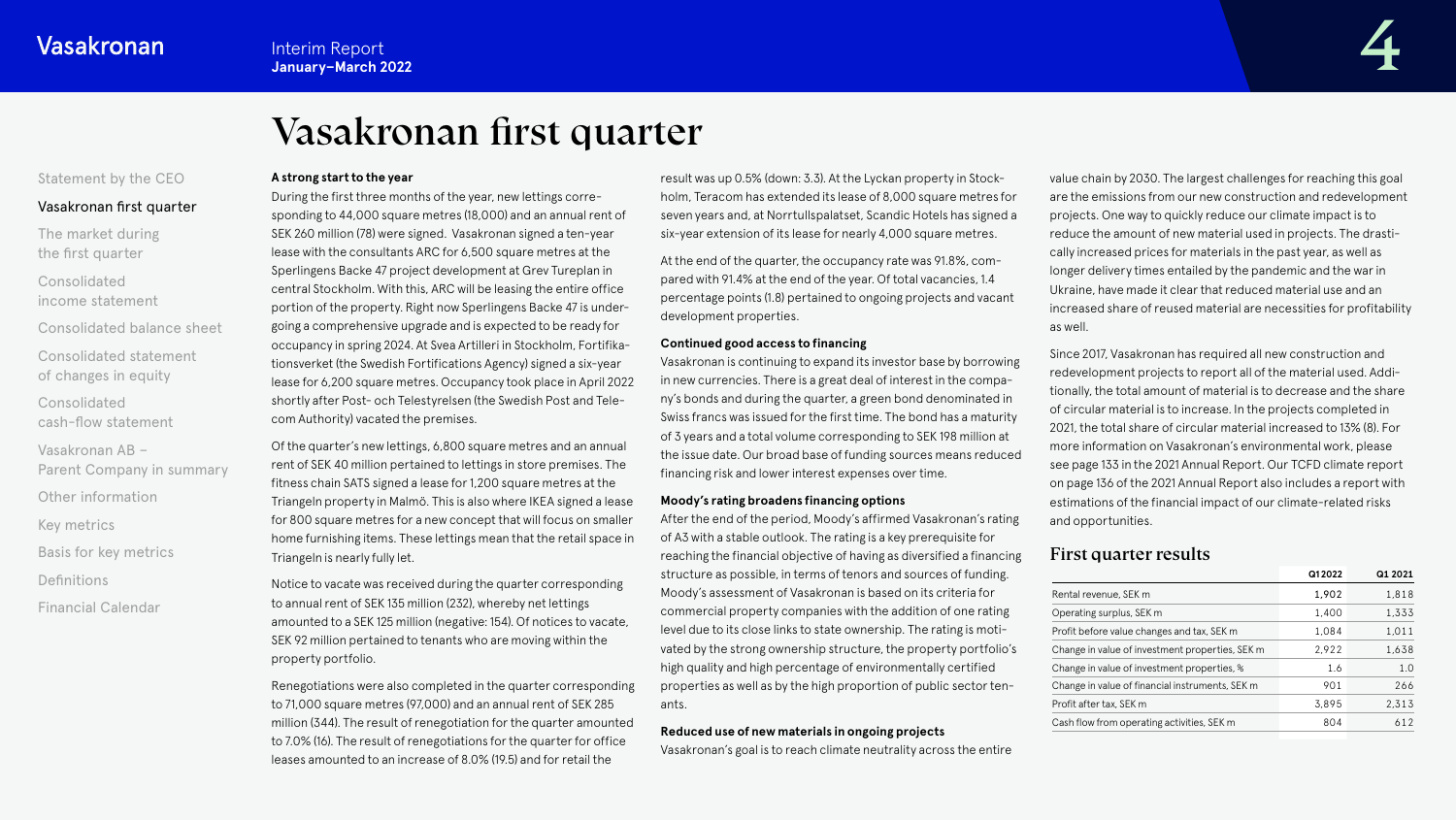# The market during the first quarter

# <span id="page-4-0"></span>[Statement by the CEO](#page-1-0)

[Vasakronan first quarter](#page-3-0)

### The market during the first quarter

Consolidated [income statement](#page-6-0)

[Consolidated balance sheet](#page-11-0)

[Consolidated statement](#page-16-0)  of changes in equity

Consolidated [cash-flow statement](#page-17-0)

Vasakronan AB – [Parent Company in summary](#page-20-0)

[Other information](#page-21-0)

[Key metrics](#page-22-0)

[Basis for key metrics](#page-23-0)

[Definitions](#page-24-0)

[Financial Calendar](#page-25-0)

### **GDP growth slowing but remains strong**

After the dramatic GDP growth in 2021, it is now expected to slow in the first half of the year. The slowdown is primarily due to household consumption decreasing as purchasing power is undermined by rising prices for energy, among other things. At the same time, the war in Ukraine is contributing to bottlenecks in the global economy, which limits companies' ability to meet existing demand. Despite this, Swedish GDP growth is not significantly impacted by the situation in Ukraine, due in part to the expected increase in public consumption. The latest forecast from the National Institute of Economic Research (NIER) projects an increase of 3.3% in GDP in 2022, compared to 4.8% in 2021.

The labour market is continuing to perform well thanks to growth in the Swedish economy. The latest forecast from the NIER projects an increase of 2.4% in employment in 2022, compared with 1.1% in 2021, due to the increased demand for labour.

The economic recovery has also had a positive effect on office employment in the metropolitan regions. According to Statistics Sweden and Evidens, it rose 7.7% in 2021. Office employment is expected to continue to increase, though at a slower rate. The expected increase for 2022 is 1.8%.

#### **Recovery in retail**

It was a record year for slow-moving consumer goods in 2021. Physical retail recovered strongly as retail foot traffic returned when restrictions were lifted. According to the most recent HUI Research from March, the consumption of slow-moving consumer goods, including e-commerce, increased 9.6% in

2021. An increase of 3.5% is forecast for 2022, driven in large part by price increases as well as continued high demand.

### **Monetary policy entering a new phase**

Increased inflation has lasted longer than initial estimates and has spread to several parts of the economy. The war in Ukraine is providing additional inflation pressure through increased prices for energy and commodities. Expectations for the central banks actions with respect to interest rates have therefore changed, which led to a significant increase in market interest rates during the quarter. It appears that the long period of extremely expansive monetary policy is now coming to an end. Central banks are rapidly phasing out stimuli through in creased interest rates and reduced purchases of securities. Everything now suggests that the Riksbank has re-evaluated its interest rate path and will begin a cycle of increases during the year.

#### **Credit margins remain high**

An increase in credit margins was already noted in the later part of 2021. The war in Ukraine and the worsening macroeconomic situation means that the trend is continuing. In connection with the outbreak of the war, bond market activity was low due to increased uncertainty and outflows from fixed-income funds. Activity in the market has since gradually increased. Access both to bank and to capital market financing remains good for companies that, like Vasakronan, have high credit ratings.

#### **Transaction volume remains high**

Despite the uncertain world condition and rising interest rates, the transaction market is strong and interest in properties





GDP growth in Sweden, annual change in %, fixed prices. Source: National Institute of Economic Research.

# Rising office employment



Office employment, annual change in %, change in metropolitan regions Source: Statistics Sweden and Evidens.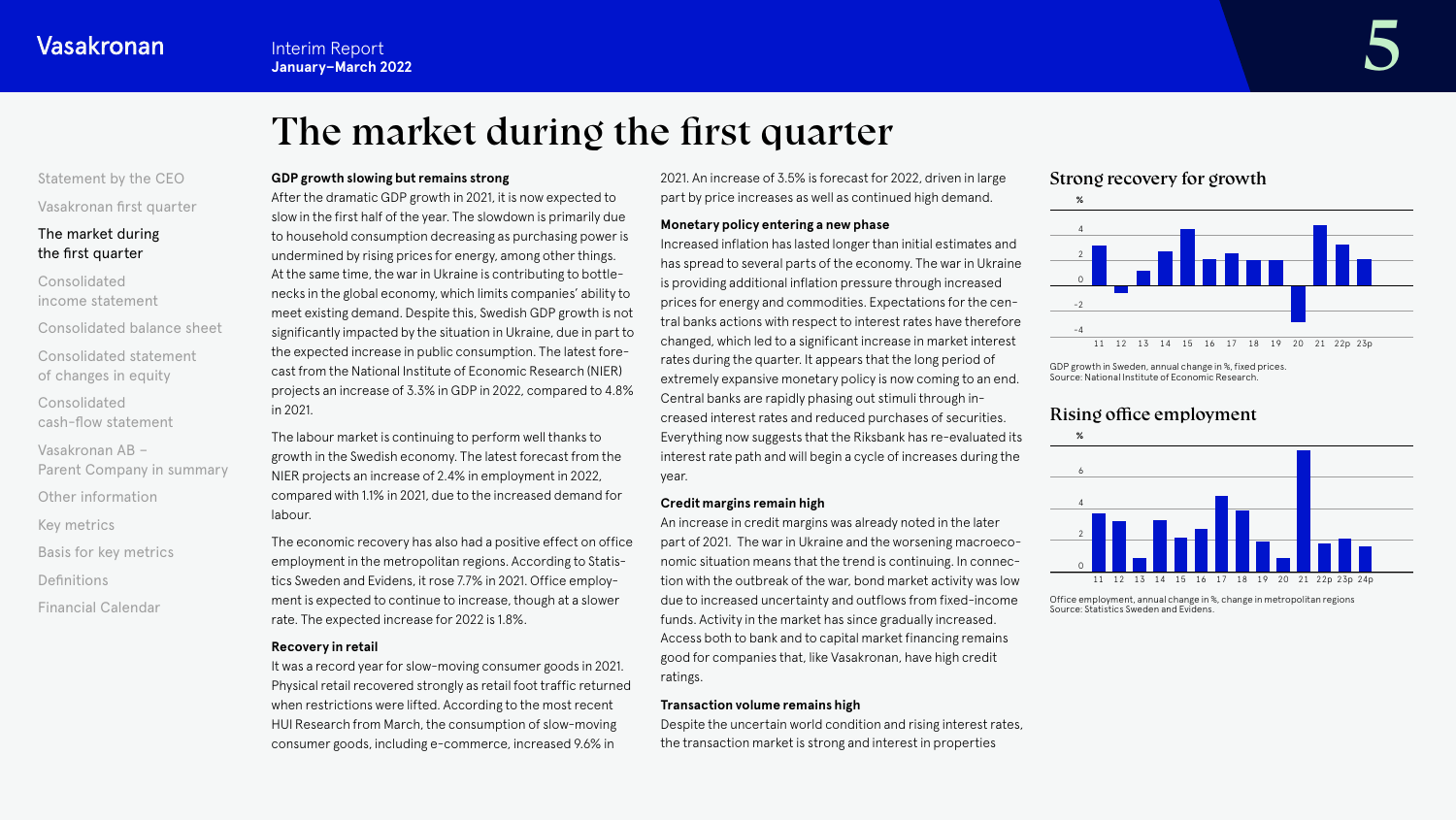# [Statement by the CEO](#page-1-0)

[Vasakronan first quarter](#page-3-0)

### [The market during](#page-4-0) the first quarter

Consolidated [income statement](#page-6-0)

[Consolidated balance sheet](#page-11-0)

[Consolidated statement](#page-16-0)  of changes in equity

Consolidated [cash-flow statement](#page-17-0)

Vasakronan AB – [Parent Company in summary](#page-20-0)

[Other information](#page-21-0)

[Key metrics](#page-22-0)

[Basis for key metrics](#page-23-0)

[Definitions](#page-24-0)

[Financial Calendar](#page-25-0)

# remains strong. According to data provided by Cushman & Wakefield, transactions were completed in the Swedish property market for SEK 55 billion (40). The transaction market was characterised by large packet transactions and the formation of joint ventures during the first quarter of 2022.

Residential and industrial properties were the largest segments in terms of transaction volume and 90% of the investors are Swedish. Some 30% of the transaction volume was attributable to turnover in Stockholm.

#### **Positive lettings market**

People are gradually beginning to return to their offices and there are more and more signs that the situation in the office rental market has eased to some extent. Companies have the confidence to look towards the future and to once again sign larger and longer leases. The lettings market has not yet seen any direct impact from the uncertain situation in Europe.

Office rents have remained stable in all of Stockholm's sub-markets and in Uppsala compared with the end of the year, whereas they have risen slightly in Gothenburg and Malmö. Demand is very good for modern office premises in central locations in all of Vasakronan's areas.

During the pandemic, the lettings market was more cautious and it took longer to finalise transactions. This led to a slight increase in vacancies, primarily in Stockholm's CBD and Central Stockholm. During the quarter, vacancies in these markets fell somewhat.

Yield requirements for offices continued to fall in Central Stockholm and Uppsala during the quarter, resulting in rising

# Stagnating market rents, retail



# Cautious market rents, offices



- Stockholm's CBD - Central Stockholm (excl. CBD) - Stockholm Suburbs - Central Uppsala - Gothenburg's CBD - Malmö's CBD Source: Cushman & Wakefield.

property values. Yield requirements in all of Vasakronan's sub-markets were at historically low levels.

In retail, market rents and vacancy rates have remained stable since the beginning of the year. For some time, the lettings market for stores has been under pressure from growing e-commerce. The situation is beginning to improve, with increased demand for attractive and efficient store premises in the best locations.

# Lower yield requirement, retail



# Continued low yield requirement, offices



Yield requirements for retail properties in all of Vasakronan's sub-markets have decreased somewhat since the beginning of the year, except in Uppsala.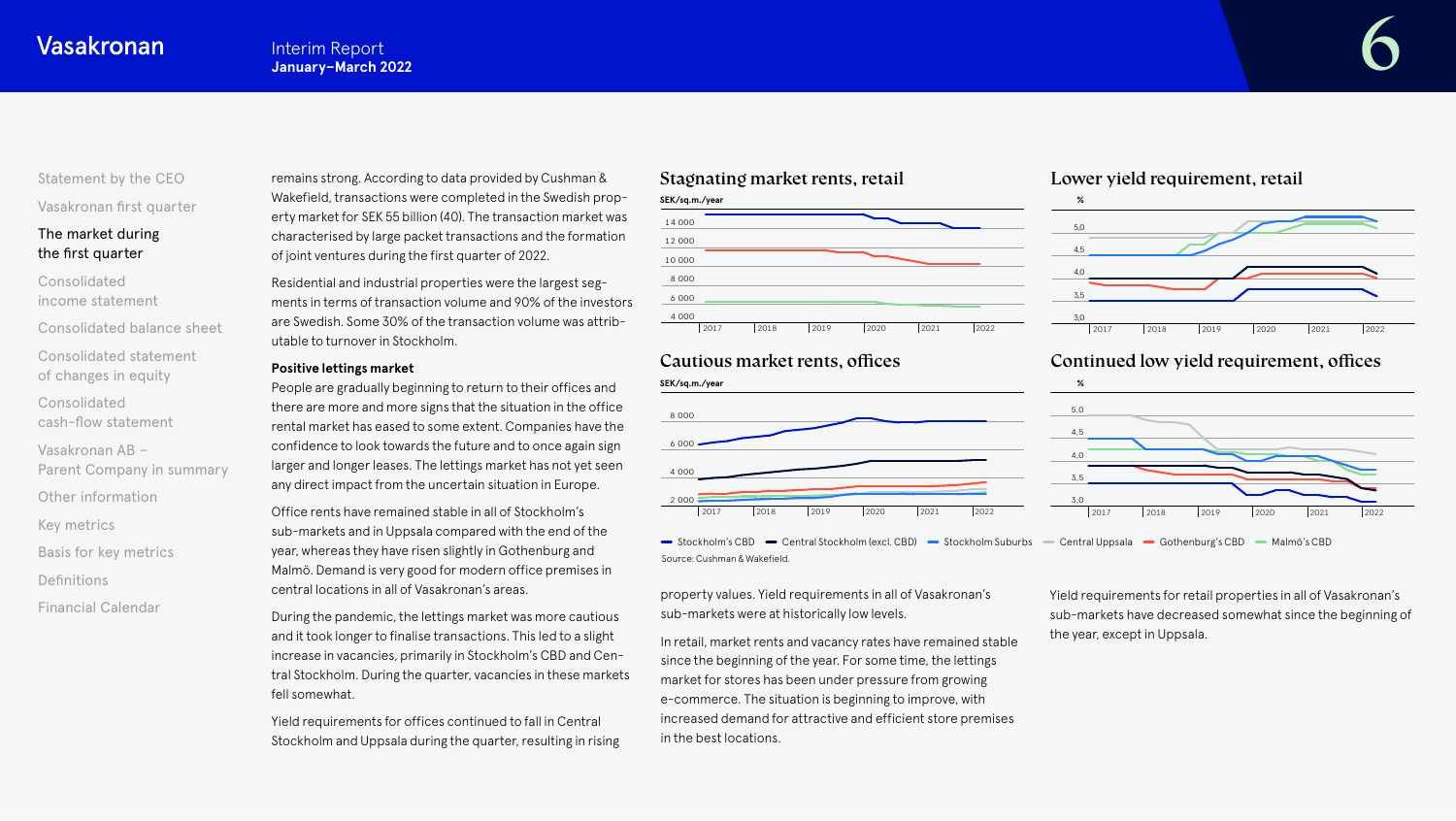# Consolidated income statement

<span id="page-6-0"></span>

| Statement by the CEO     |  |
|--------------------------|--|
| Vasakronan first quarter |  |

[The market during](#page-4-0) the first quarter

# Consolidated income statement

[Consolidated statement](#page-16-0)  of changes in equity

Consolidated [cash-flow statement](#page-17-0)

Vasakronan AB – [Parent Company in summary](#page-20-0)

[Other information](#page-21-0)

[Key metrics](#page-22-0)

[Basis for key metrics](#page-23-0)

[Definitions](#page-24-0)

[Financial Calendar](#page-25-0)

| <b>Amounts in SEK million</b>                                       | Jan-Mar<br>2022 |                          | Jan-Mar April 2021-<br>2021 March 2022 | Jan-Dec<br>2021 |
|---------------------------------------------------------------------|-----------------|--------------------------|----------------------------------------|-----------------|
| Rental revenue                                                      | 1.902           | 1.818                    | 7.509                                  | 7.425           |
| Operating expenses                                                  | $-218$          | $-208$                   | $-769$                                 | $-760$          |
| Repairs and maintenance                                             | $-29$           | $-26$                    | $-104$                                 | $-100$          |
| Property administration                                             | $-87$           | $-87$                    | $-364$                                 | $-364$          |
| Property tax                                                        | $-168$          | $-164$                   | $-672$                                 | $-668$          |
| Total property expenses                                             | $-502$          | -485                     | $-1,909$                               | $-1,892$        |
| <b>Operating surplus</b>                                            | 1,400           | 1,333                    | 5,600                                  | 5,533           |
| Central administration                                              | $-28$           | $-33$                    | $-120$                                 | $-124$          |
| Result from participations in<br>associates and joint ventures      | $-5$            | 21                       | 167                                    | 193             |
| Financial income                                                    | $\mathbf{1}$    | $\mathbf{1}$             | 4                                      | 4               |
| Financial expenses                                                  | $-244$          | $-271$                   | $-1,028$                               | $-1,055$        |
| Interest expense lease liability;<br>ground rents and land leases   | $-40$           | $-40$                    | $-160$                                 | $-160$          |
| Profit before value changes and tax                                 | 1,084           | 1,011                    | 4,463                                  | 4,391           |
| Change in value of investment properties                            | 2.922           | 1,638                    | 16,540                                 | 15.255          |
| Depreciation of right-of-use assets                                 | $-2$            | $-2$                     | -8                                     | $-7$            |
| Change in value of financial instruments                            | 901             | 266                      | 1,573                                  | 938             |
| Impairment of goodwill                                              | $\overline{a}$  | $\overline{\phantom{0}}$ | -5                                     | -5              |
| Profit before tax                                                   | 4,905           | 2,913                    | 22,563                                 | 20,572          |
| Current tax                                                         | $-90$           | $-96$                    | $-217$                                 | $-223$          |
| Deferred tax                                                        | $-920$          | $-504$                   | $-4,405$                               | $-3,990$        |
| Profit for the period                                               | 3,895           | 2,313                    | 17,941                                 | 16,359          |
| Of which, attributable to non-controlling interests                 | $-1$            | $-2$                     | $-5$                                   | -6              |
| Of which, attributable to the<br><b>Parent Company shareholders</b> | 3.896           | 2.315                    | 17.946                                 | 16,365          |

| <b>Amounts in SEK million</b>                            | Jan-Mar<br>2022 | Jan-Mar<br>2021 | April 2021-<br>March 2022 | Jan-Dec<br>2021 |
|----------------------------------------------------------|-----------------|-----------------|---------------------------|-----------------|
| Other comprehensive income <sup>1)</sup>                 |                 |                 |                           |                 |
| Items that may not be reclassified <sup>2)</sup>         |                 |                 |                           |                 |
| Pensions, revaluation                                    |                 |                 | 73                        | 73              |
| Restriction for surplus in pension plan with asset cap   |                 |                 | $-2$                      | $-2$            |
| Income tax on pensions                                   |                 | -               | $-15$                     | $-15$           |
| Other comprehensive<br>income for the period, net of tax |                 |                 | 56                        | 56              |
| Total comprehensive income for the period <sup>1)</sup>  | 3,896           | 2,315           | 18,002                    | 16,421          |
| Key metrics                                              |                 |                 |                           |                 |
| Surplus ratio, %                                         | 74              | 73              | 75                        | 75              |
| Interest coverage ratio, multiple                        | 5.5             | 4.7             | 5.4                       | 5.2             |

1) Other comprehensive income is attributable in its entirety to the Parent Company's shareholders.

2) Items that will not be reclassified to profit or loss.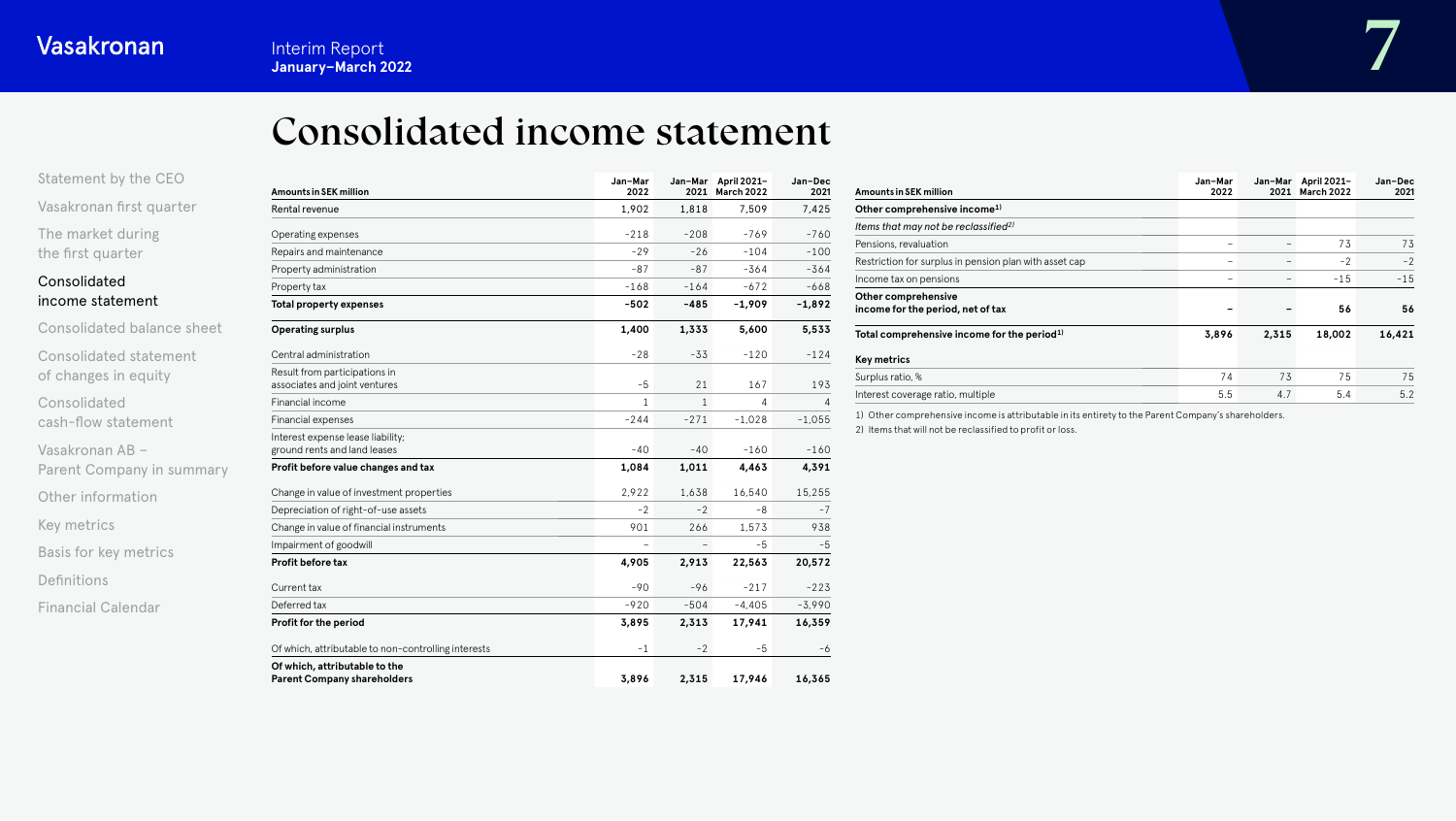# *Comments on the consolidated income statement*

# [Statement by the CEO](#page-1-0) [Vasakronan first quarter](#page-3-0)

[The market during](#page-4-0) the first quarter

# Consolidated [income statement](#page-6-0)

[Consolidated balance sheet](#page-11-0)

[Consolidated statement](#page-16-0)  of changes in equity

Consolidated

[cash-flow statement](#page-17-0)

Vasakronan AB – [Parent Company in summary](#page-20-0)

[Other information](#page-21-0)

[Key metrics](#page-22-0)

[Basis for key metrics](#page-23-0)

[Definitions](#page-24-0)

[Financial Calendar](#page-25-0)

#### **Rental revenue**

Rental revenue for the quarter increased 5% (3) to SEK 1,902 million (1,818). For comparable property holdings, the increase in rental revenue was 3% (0). The increase was primarily due to the positive effect from new lettings and contract renewals as well as from the indexation for the quarter. Increased lettings in project developments that went into operation in the last twelve months had a positive effect on total rental revenue of more than SEK 179 million (168).

New lettings corresponding to 44,000 square metres (18,000) and annual rent of SEK 260 million (78) were contracted, of which 36% (37) impact on revenue in 2022. Of the new lettings for the period, SEK 106 million (14) pertained to project developments.

Notices to vacate were received during the period corresponding to annual rent of SEK 135 million (232) and net lettings amounted to SEK 125 million (negative: 154).

Lettings corresponding to 71,000 square metres (97,000) and an annual rent of SEK 285 million (344) were renegotiated during the period. These resulted in an increase on the previous rent payable of 7% (16). The result of renegotiations for the quarter for office leases amounted to 8% (19.5) and for retail the result was up 0.5% (down: 0.4). Of all the contracts up for renegotiation over the last twelve months with add-ons for moving within the property portfolio, nearly 75% (74) of the tenants decided to remain a tenant of Vasakronan.

Contracted rent at the end of the year amounted to SEK 7,924 million (7,520) and the average remaining maturity was 3.7 years

# Rising rental revenue



**Rental revenue SEK m**  $\longrightarrow$  **Rental revenue SEK/sq. m.** 

# Predominantly office tenants



Breakdown by sector, share of contracted rent

1) Other encompasses sectors including health and social care, sports and recreation facilities, and warehouses.

# Net lettings



Net lettings, SEK m, rolling 12 month

# Public sector comprises largest share of tenants



Breakdown by sector, share of contracted rent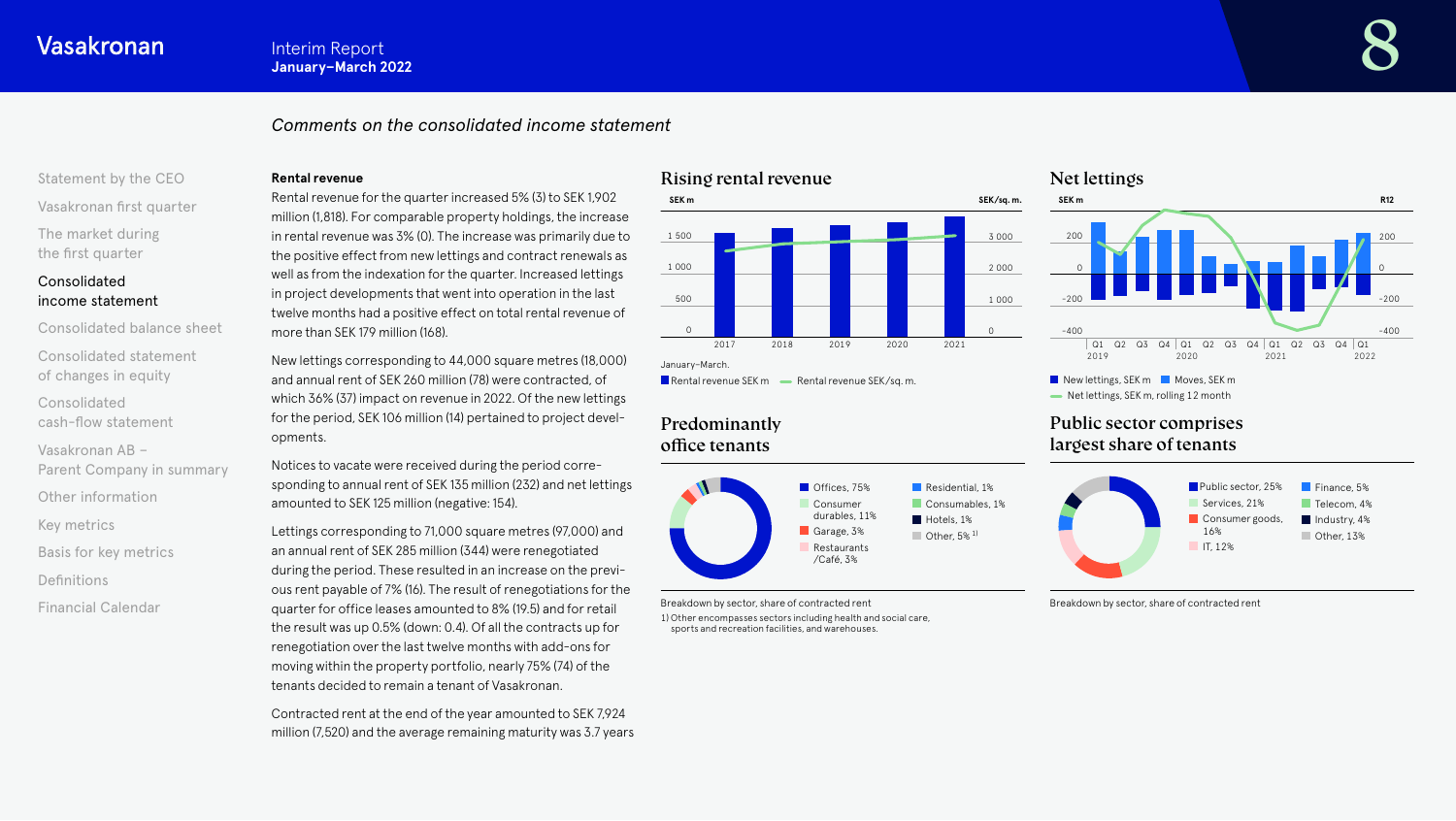# *Comments on the consolidated income statement (Cont.)*

[Statement by the CEO](#page-1-0)

[Vasakronan first quarter](#page-3-0)

[The market during](#page-4-0) the first quarter

### Consolidated [income statement](#page-6-0)

[Consolidated balance sheet](#page-11-0)

[Consolidated statement](#page-16-0)  of changes in equity

Consolidated [cash-flow statement](#page-17-0)

Vasakronan AB – [Parent Company in summary](#page-20-0)

[Other information](#page-21-0)

[Key metrics](#page-22-0)

[Basis for key metrics](#page-23-0)

[Definitions](#page-24-0)

[Financial Calendar](#page-25-0)

(3.9). The closing occupancy rate was 91.8%, compared with 91.4% at the end of 2021 and 91.5% at the end of the year-earlier period. Of total vacancies, 1.4 percentage points (1.8) were attributable to ongoing projects and development properties.

#### **Property expenses**

Property expenses amounted to SEK 502 million (485) for the period. In comparable property holdings, the increase in property expenses was 3% (1). The increase was mainly due to higher electricity costs and higher property tax compared with the corresponding period last year.

#### **Operating surplus**

Operating surplus for the period increased 5% (4) to SEK 1,400 million (1,333). For comparable property holdings, the increase in operating surplus was 3% (0). The surplus ratio was 74% (73).

The rolling 12-month yield amounted to 3.4% (3.3) for the total property portfolio and 3.6% (3.6) for investment properties.

#### **Administration**

Property administration costs for the quarter remained unchanged compared with year-earlier quarter, amounting to SEK 87 million. Central administration costs decreased to SEK 28 million (33), due in part to reduced costs for consultants.

# Widely distributed over many tenants

|                                             | Share in %     |
|---------------------------------------------|----------------|
| Ericsson                                    | 3              |
| Swedish Police Authority                    | 3              |
| H&M                                         | 2              |
| Swedish Prison and Probation Service        | 2              |
| The Swedish Tax Agency                      | 2              |
| King                                        | $\mathfrak{p}$ |
| Försäkringskassan (Social Insurance Agency) | $\mathfrak{p}$ |
| Swedish National Courts Administration      | 1              |
| EY                                          |                |
| Åhléns                                      |                |
| <b>Total</b>                                | 19             |
|                                             |                |

# Even distribution of rents to maturity

|     | Share in %     |              | No. of contracts                        | Annual rent, SEK m | % of total |
|-----|----------------|--------------|-----------------------------------------|--------------------|------------|
|     | 3              | 2022         | 819                                     | 872                | 11         |
|     | 3              | 2023         | 1,032                                   | 1,256              | 16         |
|     | $\mathfrak{p}$ | 2024         | 729                                     | 1,233              | 16         |
|     | 2              | ≥2025        | 1,438                                   | 4,222              | 53         |
|     | $\mathcal{P}$  | <b>Total</b> | 4,018                                   | 7,582              | 96         |
|     | 2              | Residential  | 1.169                                   | 105                | 1          |
| cy) | 2              | Garage       |                                         | 236                | 3          |
|     |                | <b>Total</b> | 5,172                                   | 7,924              | 100        |
|     |                |              | Maturity structure for contracted rent. |                    |            |

Largest tenants, share of contracted rent.

# Lower occupancy rate



# Improved operating surplus



 $\Box$  Operating surplus, SEK m  $\Box$  Surplus ratio, %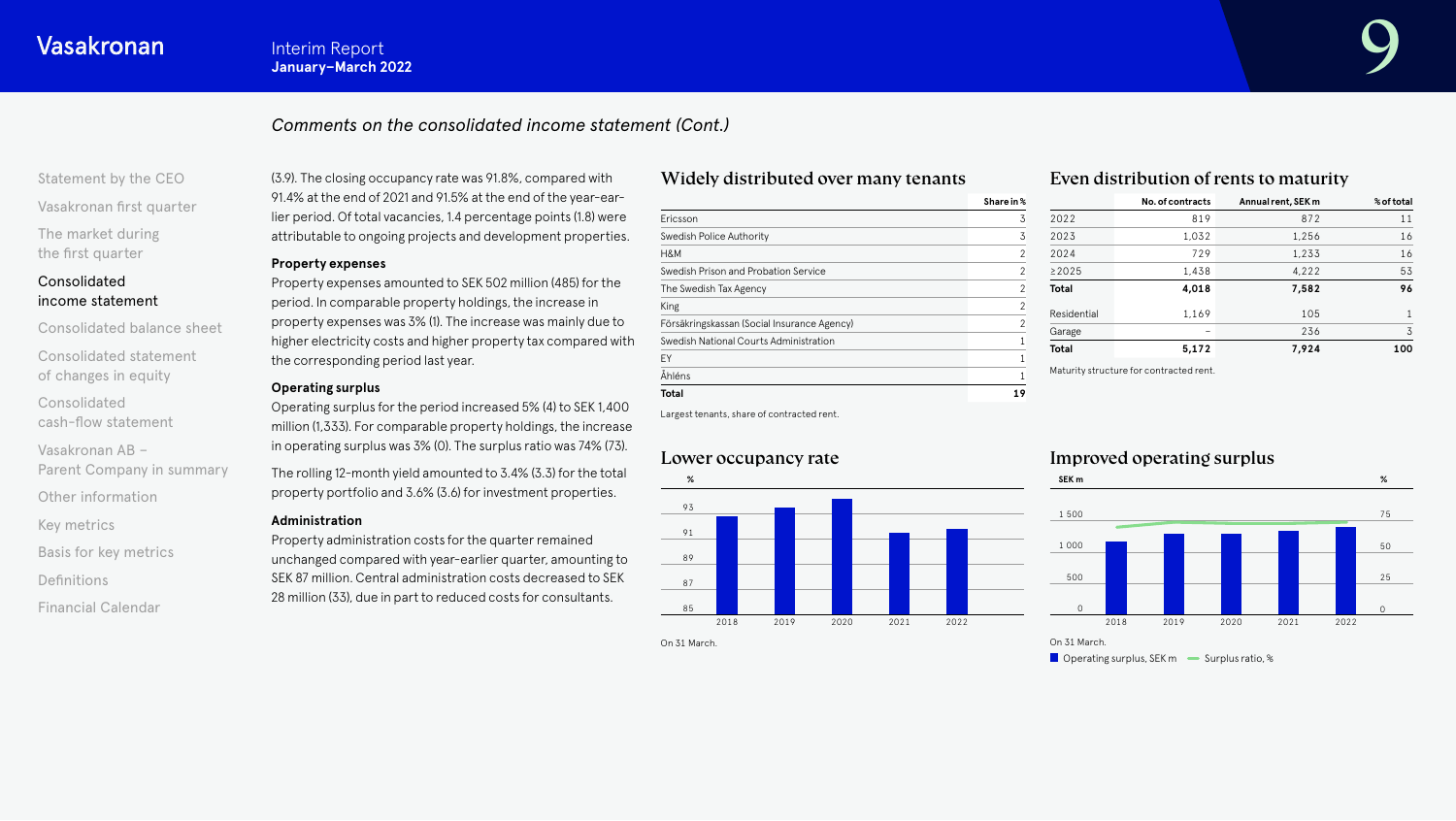# *Comments on the consolidated income statement (Cont.)*

# [Statement by the CEO](#page-1-0)

[Vasakronan first quarter](#page-3-0)

[The market during](#page-4-0) the first quarter

### Consolidated [income statement](#page-6-0)

[Consolidated balance sheet](#page-11-0)

[Consolidated statement](#page-16-0)  of changes in equity

Consolidated [cash-flow statement](#page-17-0)

Vasakronan AB – [Parent Company in summary](#page-20-0)

[Other information](#page-21-0)

[Key metrics](#page-22-0)

[Basis for key metrics](#page-23-0)

[Definitions](#page-24-0)

[Financial Calendar](#page-25-0)

#### **Net financial items**

Net financial items for the period improved to an expense of SEK 243 million (expense: 270), primarily due to lower average interest during the quarter. The average interest rate for loans and derivatives amounted to 1.3% (1.5) at the end of the period.

The LTM interest coverage ratio amounted to a multiple of 5.4 (4.5). The policy for the interest coverage ratio does not permit it falling below a multiple of 2.0 over a rolling 12-month period.

#### **Profit before value changes and tax**

Profit before value changes and tax increased to SEK 1,084 million (1,011). The change was due to higher a higher operating surplus and improved net interest.

#### **Credit risk**

Financial risks

Loan-to-maturity, excluding

Credit commitments and cash/

Fixed-interest maturity within

**Financing risk**

**Interest-rate risk**

| UI CUILTION          |                       |     |
|----------------------|-----------------------|-----|
|                      | min. $A-$ , or $BBB+$ |     |
| Counterpart's rating | with CSAs             | met |
| Currency risk        |                       |     |
| Currency exposure    | No exposure           | met |

unutilised credit commitments min. 2 years 5.0 years 5.0 years Loan-to-maturity – Figure – 5.6 years Loans maturing, 12 months max. 40% 18% 18%

loans maturing 12 months min. 100% 172%

Interest coverage ratio min. 2.0x (LTM) 5.4x Fixed-interest period min. 2 years 4.5 years 4.5 years

12 months max. 55% 43%

**Financial policy in brief Outcome, 31 Mar 2022**

# High interest coverage ratio



On 31 March, rolling 12-month period.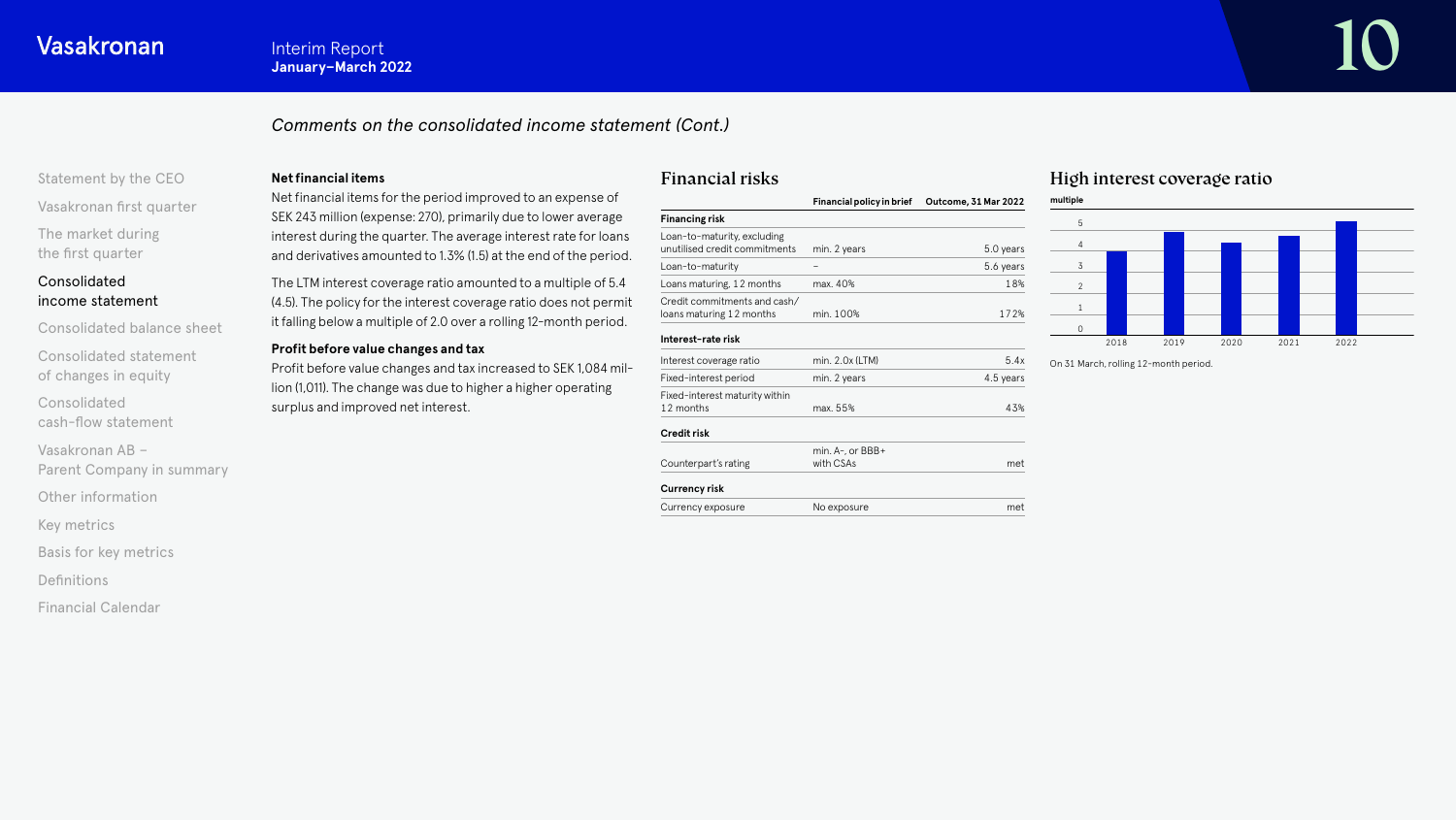# *Comments on the consolidated income statement (Cont.)*

# [Statement by the CEO](#page-1-0) [Vasakronan first quarter](#page-3-0)

[The market during](#page-4-0) the first quarter

# Consolidated [income statement](#page-6-0)

[Consolidated balance sheet](#page-11-0)

[Consolidated statement](#page-16-0)  of changes in equity

Consolidated [cash-flow statement](#page-17-0)

Vasakronan AB – [Parent Company in summary](#page-20-0)

[Other information](#page-21-0)

[Key metrics](#page-22-0)

[Basis for key metrics](#page-23-0)

[Definitions](#page-24-0)

[Financial Calendar](#page-25-0)

#### **Change in value of investment properties**

At 31 March 2022, the entire property portfolio had been valued internally. Altogether, the change in the property value amounted to SEK 2,922 million (1,638), which corresponded to a 1.6% (1.0) increase in value for the period. Changes in value for the investment portfolio amounted to an increase of SEK 2,403 million (1,295), corresponding to an increase of 1.5% (decrease: 0.9), and for project developments and development properties to an increase of SEK 534 million (368), corresponding to an increase of 2.3% (1.5).

The percentage increase in value was greatest for office properties in Stockholm's CBD and Central Stockholm. The value increase in the project portfolio was due to reduced completion risk and improved occupancy rates.

The positive value growth was primarily attributable to the downward adjustment of yield requirements. The average yield requirement used for valuation of the property portfolio was 3.82%, compared with 3.87% for corresponding properties at the end of 2021.

#### **Change in value of financial instruments**

The value change in derivatives increased to SEK 901 million (266) which was mainly due to the increase in long-term market interest rates during the period.

Derivatives are used to adjust interest-rate risk in the loan portfolio and to hedge borrowings in foreign currencies. At the end of the period, the derivative portfolio amounted to SEK 76,725 million (75,474), of which SEK 50,080 million (49,580) comprised interest-rate swaps and SEK 26,645 million (25,894) cross-currency basis swaps.

### **Tax**

The Group reported a total tax expense of SEK 1,010 million (600). Of the tax expense, SEK 90 million (96) was current tax expense and SEK 920 million (504) was deferred tax expense resulting from temporary differences primarily attributable to investment properties and financial instruments.

The effective tax rate for the period amounted to 20.6% (22.9).

At the end of the period, Vasakronan was not involved in any tax litigation.

## Factors impacting value

|                                                                                            | Value impact, % |
|--------------------------------------------------------------------------------------------|-----------------|
| Yield requirement                                                                          | 1.45            |
| Market rents                                                                               | 0.00            |
| Vacancies and other valuation parameters, e.g.,<br>changed cost and investment assumptions | O 17            |
| Total                                                                                      | 1.62            |

# Change in value by region

|              | Change in<br>value,% | <b>Contribution to</b><br>change in value,<br>percentage points |
|--------------|----------------------|-----------------------------------------------------------------|
| Stockholm    | 1.91                 | 1.30                                                            |
| Gothenburg   | 1.44                 | 0.27                                                            |
| Uppsala      | 0.60                 | 0.04                                                            |
| Malmö        | 0.26                 | 0.02                                                            |
| <b>Total</b> |                      | 1.62                                                            |

# Change in value, by category

|                                                    | Change in<br>value.%     | <b>Contribution to</b><br>change in value,<br>percentage points |
|----------------------------------------------------|--------------------------|-----------------------------------------------------------------|
| Investment properties                              | 1.51                     | 1.32                                                            |
| Project developments<br>and development properties | 2.33                     | 0.29                                                            |
| Transactions                                       | $\overline{\phantom{a}}$ |                                                                 |
| <b>Total</b>                                       |                          | 1.62                                                            |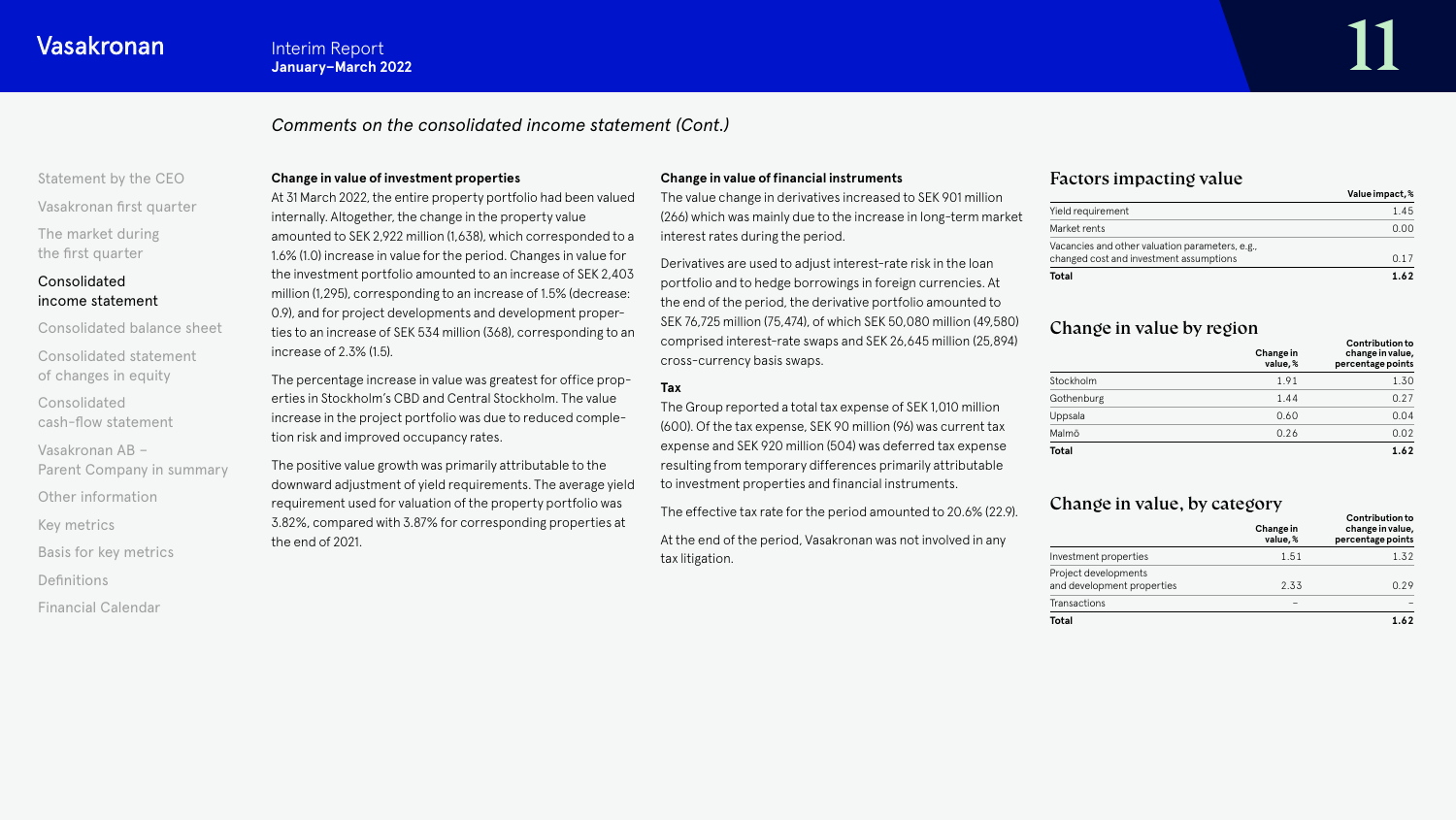<span id="page-11-0"></span>[Statement by the CEO](#page-1-0)

# Consolidated balance sheet

| Statement by the CEO       | <b>Amounts in SEK million</b>                                     | 31 Mar 2022 | 31 Mar 2021 | 31 Dec 2021 |
|----------------------------|-------------------------------------------------------------------|-------------|-------------|-------------|
| Vasakronan first quarter   | <b>ASSETS</b>                                                     |             |             |             |
|                            | Non-current assets                                                |             |             |             |
| The market during          | Intangible assets                                                 | 2.016       | 2.044       | 2.044       |
| the first quarter          | Property, plant and equipment (PPE)                               |             |             |             |
| Consolidated               | Investment properties                                             | 185.034     | 164,819     | 181.575     |
| income statement           | Right-of-use assets, leaseholds and land leases                   | 5.155       | 5.162       | 5,157       |
|                            | Equipment                                                         | 103         | 61          | 102         |
| Consolidated balance sheet |                                                                   | 190,292     | 170,042     | 186,834     |
| Consolidated statement     | <b>Financial assets</b>                                           |             |             |             |
| of changes in equity       | Participations in associates and joint ventures                   | 985         | 931         | 971         |
|                            | Receivables from joint ventures                                   | 20          |             | 20          |
| Consolidated               | Derivatives                                                       | 3.054       | 961         | 1.062       |
| cash-flow statement        | Other non-current receivables                                     | 790         | 441         | 231         |
| Vasakronan AB -            | <b>Total financial assets</b>                                     | 4,849       | 2,333       | 2,284       |
| Parent Company in summary  | Total non-current assets                                          | 197,157     | 174,419     | 191,162     |
|                            | <b>Current assets</b>                                             |             |             |             |
| Other information          | Accounts receivable                                               | 48          | 129         | 45          |
| Key metrics                | Receivables from joint ventures                                   | 1           | 131         | 1           |
|                            | Current tax assets                                                | 48          |             | 79          |
| Basis for key metrics      | Derivatives                                                       | 97          | 9           | 78          |
| Definitions                | Other current receivables, prepaid expenses<br>and accrued income | 1,430       | 2.241       | 1,308       |
| <b>Financial Calendar</b>  | Cash and cash equivalents                                         | 3.471       | 4,415       | 3.521       |
|                            | <b>Total current assets</b>                                       | 5,095       | 6,925       | 5,032       |
|                            | <b>TOTAL ASSETS</b>                                               | 202,252     | 181,344     | 196,194     |

| <b>Amounts in SEK million</b>                                      | 31 Mar 2022 | 31 Mar 2021 | 31 Dec 2021 |
|--------------------------------------------------------------------|-------------|-------------|-------------|
| <b>EQUITY AND LIABILITIES</b>                                      |             |             |             |
| <b>Equity</b>                                                      | 89,172      | 73.186      | 85,290      |
| Non-current liabilities                                            |             |             |             |
| Interest-bearing liabilities                                       | 60.112      | 58,109      | 59,342      |
| Lease liability, leaseholds and land leases                        | 5,156       | 5,163       | 5,158       |
| Deferred tax liability                                             | 27,194      | 22.773      | 26,273      |
| Derivatives                                                        | 2.261       | 2.917       | 1.957       |
| Other non-current liabilities                                      | 63          | 57          | 69          |
| Provision for pensions                                             | 45          | 121         | 45          |
| <b>Total non-current liabilities</b>                               | 94,831      | 89,140      | 92,844      |
| <b>Current liabilities</b>                                         |             |             |             |
| Interest-bearing liabilities                                       | 13.639      | 15,058      | 14,496      |
| Accounts payable                                                   | 23          | 100         | 57          |
| Liabilities joint ventures                                         | 23          | 26          | 22          |
| Current tax liabilities                                            |             | 35          |             |
| Derivatives                                                        | 7           | 98          | 38          |
| Other current liabilities, accrued expenses<br>and deferred income | 4.557       | 3.701       | 3,447       |
| <b>Total current liabilities</b>                                   | 18,249      | 19,018      | 18,060      |
| <b>TOTAL EQUITY AND LIABILITIES</b>                                | 202,252     | 181,344     | 196,194     |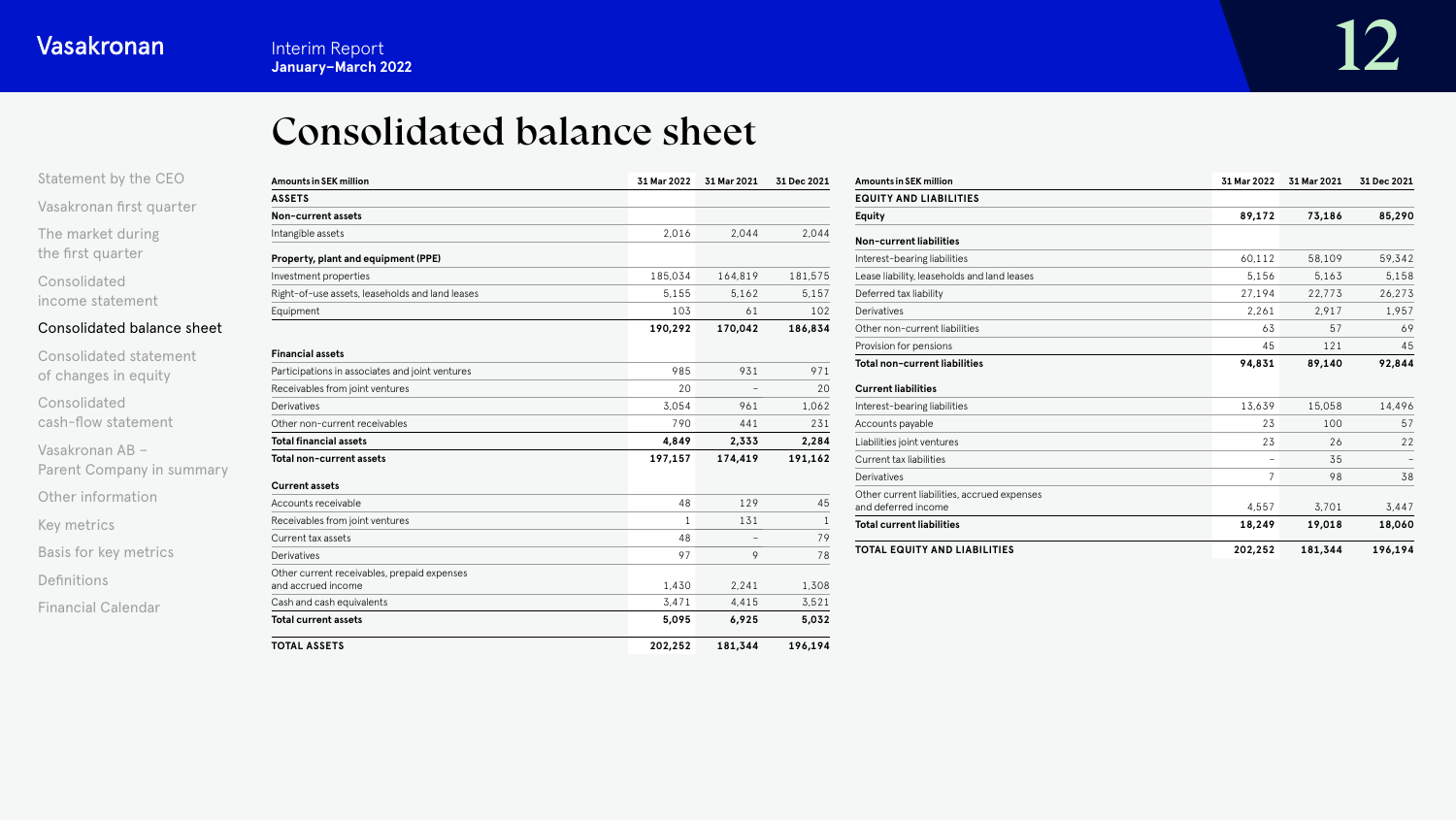# *Comments on the consolidated balance sheet*

# [Statement by the CEO](#page-1-0)

[Vasakronan first quarter](#page-3-0)

[The market during](#page-4-0) the first quarter

Consolidated [income statement](#page-6-0)

### [Consolidated balance sheet](#page-11-0)

[Consolidated statement](#page-16-0)  of changes in equity

Consolidated [cash-flow statement](#page-17-0)

Vasakronan AB – [Parent Company in summary](#page-20-0)

[Other information](#page-21-0)

[Key metrics](#page-22-0)

[Basis for key metrics](#page-23-0)

[Definitions](#page-24-0)

[Financial Calendar](#page-25-0)

#### **Intangible assets**

Intangible assets primarily consist of goodwill. Goodwill has arisen from the recognition of deferred tax on property at the nominal tax rate on the date of the business combination, while the tax rate applied when calculating the purchase price for the acquisition was lower than the nominal rate. On 31 March 2022, goodwill was SEK 1,903 million, unchanged compared with year-end 2021.

The remaining portion of intangible assets comprised the value of the Vasakronan brand, which amounted to SEK 100 million (100). SEK 13 million (41) was also recognised as an intangible asset and pertained to investments in technical platforms in the subsidiary Idun. The change following the year end was due to the sale of the subsidiary Tmpl Work.

#### **Investment properties**

As of 31 March 2022, Vasakronan's entire property portfolio had been valued internally. The assessed market value of the property portfolio was SEK 185,034 million at year end, compared with SEK 181,575 million at the end of 2021. The change in value during the period amounted to an increase of SEK 2,922 million (1,638), corresponding to an increase in value of 1.6%  $(1.0)$ . A change in the yield requirement of  $+/- 0.25$  percentage points would have an impact of negative SEK 6.1 billion/positive SEK 9.4 billion on the value of the current property portfolio.

Market value is influenced by property-specific events during the period, such as new and renegotiated leases, properties being vacated and investments made. Consideration has also

been taken for any assessed changes in market rents and yield requirements since the previous external valuation. A more comprehensive description of Vasakronan's property valuation methodology is available on pages 109–110 of Vasakronan's 2021 Annual Report.

# Change in property values

| SEK m                          | 2022    | 2021    |
|--------------------------------|---------|---------|
| Opening value, 1 January       | 181.575 | 162,420 |
| Investments                    | 536     | 945     |
| Acquisitions                   | -       | 181     |
| Sales                          | -       | $-364$  |
| Change in value                | 2.922   | 1.638   |
| <b>Closing value, 31 March</b> | 185,034 | 164,819 |

Net investments for the period amounted to SEK 536 million (762) and pertained in full to investments in new construction and redevelopment projects.

#### **Environmental certification**

Vasakronan has set high goals for environmental certification of its property portfolio. Our ambition is for the share of properties certified in accordance with LEED Gold or higher to increase and to obtain environmental certification for the entire investment portfolio.

At the end of the period, some 94% (94) of our investment portfolio based on its market value was environmentally certified, of which 87 percentage points (82) were rated LEED Gold

or higher. Of the 94%, 19 percentage points (22) comprised properties that were undergoing re-certification, which has been delayed for reasons including the pandemic and difficulty in obtaining data.

#### **Right-of-use assets, leaseholds and land leases**

On 31 March 2022, right-of-use agreements totalled SEK 5,155 million, compared with SEK 5,157 million at the year end.

The right-of-use agreements primarily pertain to ground rent agreements but also to land leases. The company has a total of 13 ground rent agreements, of which 11 pertain to properties in Stockholm.

Ground rent agreements are treated as perpetual rental agreements that are given market valuations. The market values are calculated by discounting future fees using a discount rate corresponding to between 3.00 and 3.75%.

For land leases, present values are calculated over the term of the contract by discounting future land leases by the market interest rate with a corresponding tenor to the contract.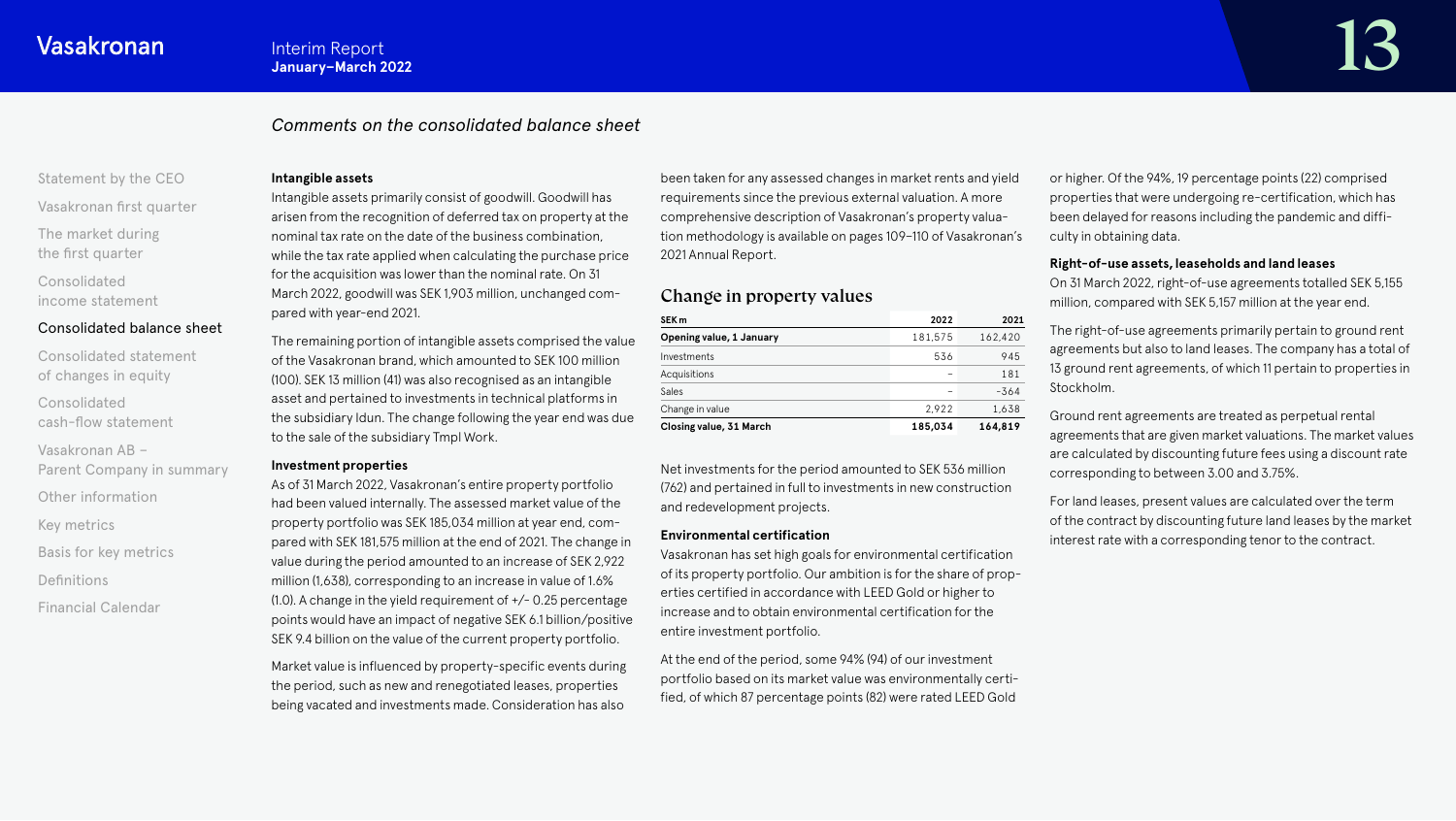# *Comments on the consolidated balance sheet (Cont.)*

# [Statement by the CEO](#page-1-0)

[Vasakronan first quarter](#page-3-0)

[The market during](#page-4-0) the first quarter

Consolidated [income statement](#page-6-0)

#### [Consolidated balance sheet](#page-11-0)

[Consolidated statement](#page-16-0)  of changes in equity

Consolidated [cash-flow statement](#page-17-0)

Vasakronan AB – [Parent Company in summary](#page-20-0)

[Other information](#page-21-0)

[Key metrics](#page-22-0)

[Basis for key metrics](#page-23-0)

[Definitions](#page-24-0)

[Financial Calendar](#page-25-0)

#### **Property projects**

At the end of the period, the total investment volume of ongoing property projects amounted to SEK 10,228 million (10,134), of which SEK 8,245 million (7,932) had been capitalised. The occupancy rate for major projects was 89% at the end of the period compared with 83% at the end of last year. Contracts have been signed for ongoing projects totalling slightly more than SEK 500 million in annual rent. The total contracted annual rent for these projects when fully let amounts to SEK 720 million. Occupancy is ongoing or will start during the year for the majority of major projects.

#### **Shares and participations in associates and joint ventures**

The value of holdings in the form of shares and participations in joint ventures amounted to SEK 985 million (971) at the end of the year. The change following the year end was mainly due to the sale of the subsidiary Tmpl Work to the associate Hydda.

#### **Deferred tax**

On 31 March 2022, the deferred tax liability was SEK 27,194 million, compared with SEK 26,273 million at year-end 2021. The deferred tax liability pertained primarily to investment properties. The change in tax liabilities was due to the period's unrealised value increases in the investment properties.

Deferred tax is calculated using a nominal rate of 20.6% on differences between the carrying amount and tax base of assets and liabilities.

## Large investments in property projects

| City                          | Property             | <b>Total invest</b><br>ment, SEK m | Capitalised,<br>SEK <sub>m</sub> | Share<br>capitalised, % | Area of<br>premises,<br>sq.m. | Start<br>Occupancy | Occupancy<br>rate, % <sup>1)</sup> | completion<br>date | <b>Estimated LEED environ-</b><br>mental<br>certification <sup>3</sup> |
|-------------------------------|----------------------|------------------------------------|----------------------------------|-------------------------|-------------------------------|--------------------|------------------------------------|--------------------|------------------------------------------------------------------------|
| Gothenburg                    | Platinan             | 2,600                              | 2,647                            | 102%                    | 53,700                        | Q4 2021            | 92                                 | Apr 2022           | Platinum                                                               |
| Stockholm                     | Sergelgatan          | 1,925                              | 1,442                            | 75%                     | 15,500                        | N/A                | N/A <sup>2</sup>                   | Mar 2023           | Gold                                                                   |
| Sundbyberg                    | Kronan 1             | 1,680                              | 1,467                            | 87%                     | 44,400                        | Q4 2021            | 100                                | Nov 2021           | Platinum                                                               |
| Stockholm                     | Nattugglan, block 2  | 800                                | 695                              | 87%                     | 15,000                        | Q2 2022            | 96                                 | Jun 2022           | Platinum                                                               |
| Stockholm                     | Sperlingens Backe 47 | 610                                | 60                               | 10%                     | 8,500                         | Q4 2023            | 91                                 | Jan 2024           | Platinum                                                               |
| Uppsala                       | Magasin X            | 530                                | 523                              | 99%                     | 11,500                        | Q4 2021            | 92                                 | Mar 2022           | Platinum                                                               |
| <b>Stockholm</b>              | Hötorgshus 2         | 460                                | 266                              | 58%                     | 8,000                         | Q3 2022            | 0                                  | Apr 2023           | Gold                                                                   |
| Stockholm                     | Sperlingens Backe 45 | 370                                | 242                              | 65%                     | 3,900                         | N/A                | 47                                 | Dec 2022           | Gold                                                                   |
| Gothenburg                    | Strömshuset          | 270                                | 282                              | 104%                    | 10,450                        | N/A                | 96                                 | Jan 2022           | Platinum                                                               |
| Total major property projects |                      | 9,245                              | 7,624                            | 82                      |                               |                    | 89                                 |                    |                                                                        |
| Other projects                |                      | 983                                | 621                              |                         |                               |                    |                                    |                    |                                                                        |
| <b>Total</b>                  |                      | 10,228                             | 8,245                            |                         |                               |                    |                                    |                    |                                                                        |

1) Calculated based on area. 2) Part of the property and the occupancy rate is therefore not reported.

3) Forecast at completion.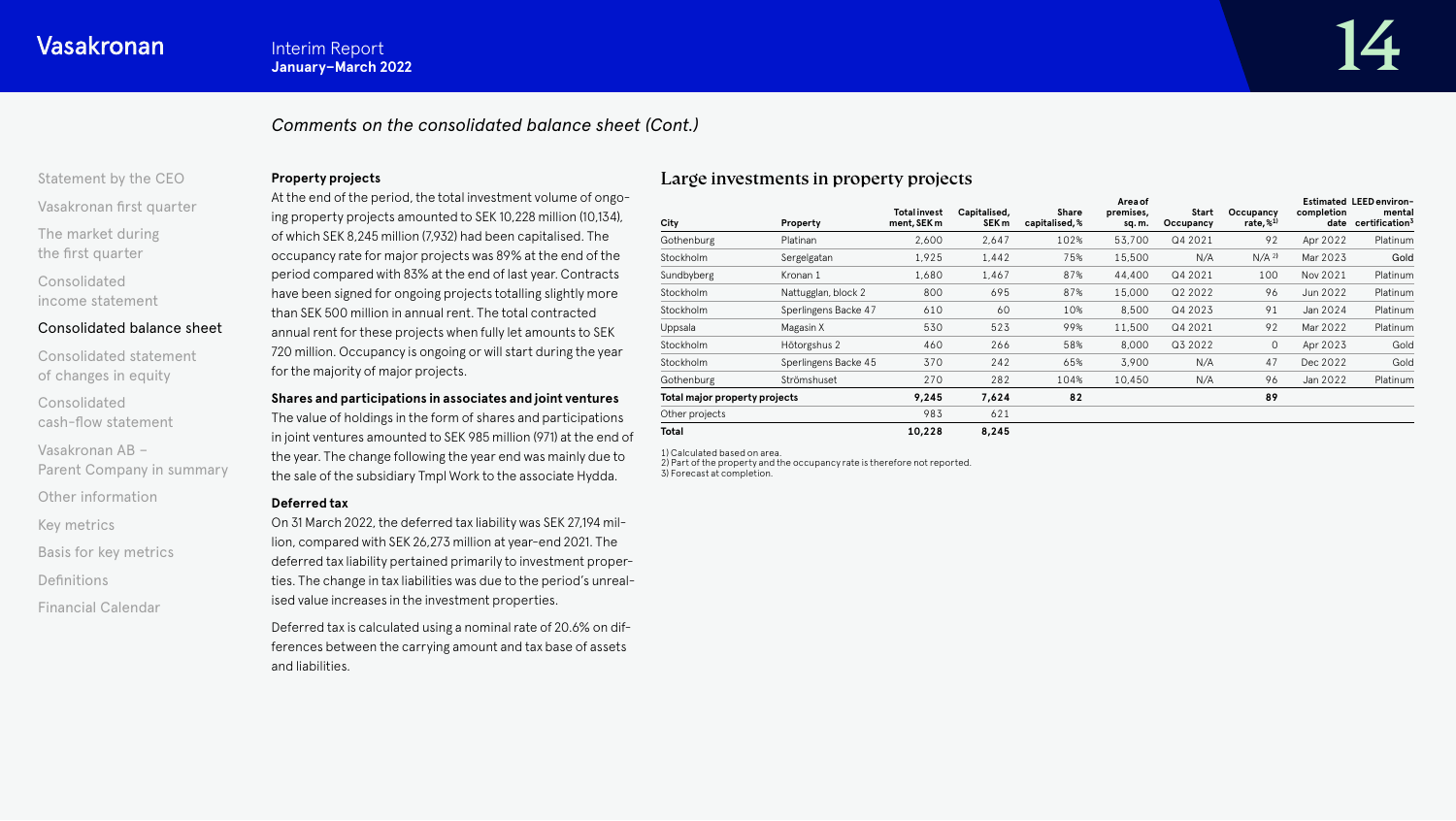# *Comments on the consolidated balance sheet (Cont.)*

# [Statement by the CEO](#page-1-0)

[Vasakronan first quarter](#page-3-0)

[The market during](#page-4-0) the first quarter

Consolidated [income statement](#page-6-0)

#### [Consolidated balance sheet](#page-11-0)

[Consolidated statement](#page-16-0)  of changes in equity

Consolidated [cash-flow statement](#page-17-0)

Vasakronan AB – [Parent Company in summary](#page-20-0)

[Other information](#page-21-0)

[Key metrics](#page-22-0)

[Basis for key metrics](#page-23-0)

[Definitions](#page-24-0)

[Financial Calendar](#page-25-0)

#### **Financing**

Vasakronan's main funding source is the capital markets through unsecured bonds. Vasakronan spreads maturities for borrowings and limits the size of individual loans for the purpose of reducing financing risk. After the end of the period, Moody's affirmed Vasakronan's strong rating of A3 with a stable outlook. The rating not only provides Vasakronan with access to longer tenors – it also makes financing accessible in the majority of markets. The rating confirms the high quality of the company's properties and its diversified tenant portfolio over many sectors that contains a high percentage of public sector tenants. Moody's also highlighted Vasakronan's high proportion of environmentally certified properties in its assessment of the company.

During the quarter, Vasakronan further broadened its investor base through the issue of its first green bond in the Swiss market. The green bond has a maturity of 3 years and a total volume of CHF 20 million, which corresponded to approximately SEK 198 million at the issue date. During the period, Vasakronan issued debt for a total of SEK 2.4 billion (5.5) in the bond market. Vasakronan has issued bonds denominated in eight currencies and 35% (35) of the total liability at the end of the period consisted of borrowing in currencies other than SEK. Borrowing in foreign currencies is hedged through cross-currency basis swaps, which eliminates all currency risk.

At the end of the period, interest-bearing liabilities net of cash and cash equivalents amounted to SEK 70,280 million, compared with SEK 70,317 million at year end. The average fixed-interest tenor fell to 4.5 years (4.6) and the average interest rate for loans and derivatives amounted to 1.3% at the end of the

period, unchanged compared with year-end 2021. During the period, no new secured bank loans were raised. Conversely, a number of loans have been repaid early, which means that secured bank loans outstanding decreased to SEK 7.9 billion (11) at year end. Accordingly, secured bank loans declined to 4% (6) of the Group's total assets.

To minimise financing risk and secure its access to capital, the company has a credit facility with the First, Second, Third and Fourth Swedish national pension funds that amounts to SEK 18 billion. The agreement extends until further notice with a notice period of two years. As before, the credit facility was unutilised during the period. Cash and cash equivalents of SEK 3,471 million (3,521), unutilised credit facilities with the owners and the unutilised credit facility of SEK 2 billion with the European Investment Bank (EIB) together corresponded to 172% (162) of loans maturing over the next 12 months. The average loan-to-maturity, including the above credit facilities, had increased to 5.6 years (5.5) at the end of the period.

# Stable loan-to-value ratio



# Fixed-interest tenors and loan-to-maturity

|                      |                  | Fixed-interest |                  | Loan-to-maturity |
|----------------------|------------------|----------------|------------------|------------------|
| <b>Maturity date</b> | SEK <sub>m</sub> | Share, %       | SEK <sub>m</sub> | Share,%          |
| $0-1$ year           | 31,834           | 43             | 13,639           | 18               |
| $1 - 2$ years        | 94               | 0              | 11,442           | 16               |
| $2 - 3$ years        | 2,795            | 4              | 8,411            | 11               |
| $3-4$ years          | 2,397            | 3              | 7,548            | 10               |
| $4-5$ years          | 2,502            | 3              | 7,923            | 11               |
| $5-6$ years          | 5,700            | 8              | 3,005            | 4                |
| $6 - 7$ years        | 7,900            | 11             | 3,457            | 5                |
| $7 - 8$ years        | 4,600            | 6              | 1,743            | $\mathfrak{p}$   |
| $8-9$ years          | 4,050            | 6              | 4,174            | 6                |
| $9-10$ years         | 6,200            | 8              | 2,177            | 3                |
| 10 years or more     | 5,679            | 8              | 10,232           | 14               |
| <b>Total</b>         | 73,751           | 100            | 73,751           | 100              |

# Breakdown of funding sources

| SEK <sub>m</sub>        | Carrying<br>amount, SEK m | Share,% |
|-------------------------|---------------------------|---------|
| Commercial paper        | 7.965                     | 11      |
| Bonds, SEK              | 26,470                    | 36      |
| Bonds, NOK              | 13,337                    | 18      |
| Bonds, Other currencies | 12.790                    | 17      |
| NSV, EUR                | 518                       | 1       |
| Secured bank loans      | 7.866                     | 11      |
| NIB and EIB             | 4,805                     | 7       |
| <b>Total</b>            | 73.751                    | 100     |

On 31 March.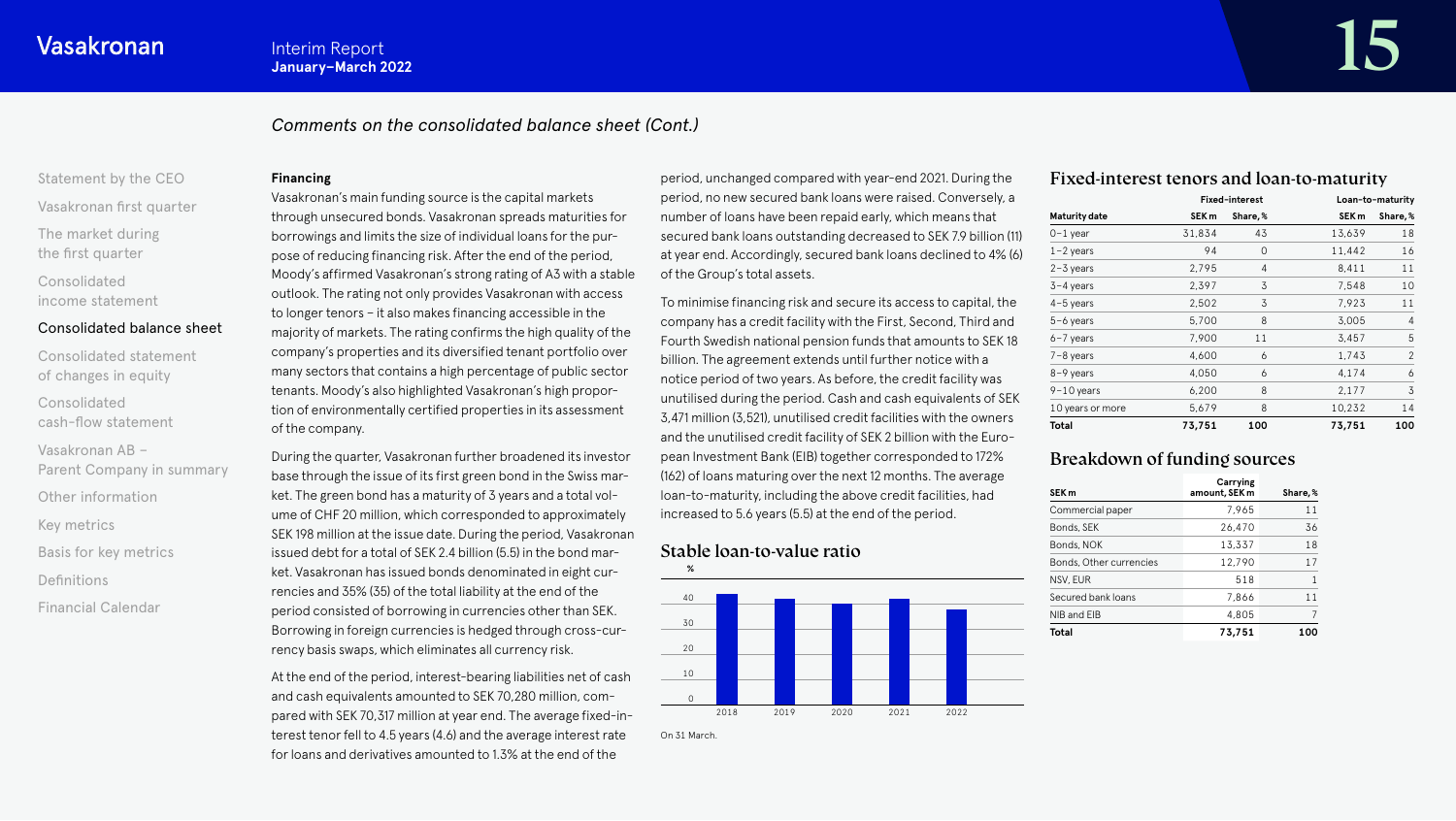# Interim Report<br>January-March 2022

# *Comments on the consolidated balance sheet (Cont.)*

# [Statement by the CEO](#page-1-0)

[Vasakronan first quarter](#page-3-0)

[The market during](#page-4-0) the first quarter

Consolidated [income statement](#page-6-0)

#### [Consolidated balance sheet](#page-11-0)

[Consolidated statement](#page-16-0)  of changes in equity

Consolidated [cash-flow statement](#page-17-0)

Vasakronan AB – [Parent Company in summary](#page-20-0)

[Other information](#page-21-0)

[Key metrics](#page-22-0)

[Basis for key metrics](#page-23-0)

[Definitions](#page-24-0)

[Financial Calendar](#page-25-0)

#### **Green financing**

Vasakronan issued the world's first green corporate bond in 2013. The company is the Nordic region's largest issuer of green corporate bonds and all bonds issued during the period were green. At the end of the period, the volume of green bonds amounted to SEK 43,867 million (43,317).

In 2018, Vasakronan issued the world's first green commercial paper. At the end of the period, the volume outstanding of green commercial paper increased to SEK 4,990 million (4,280). The volume outstanding of green bank loans totalled SEK 6,565 million (6,700).

The percentage of green financing, consisting of green bonds, green commercial paper, green NSVs and green bank loans, increased during the period to 76% (74) of the total loan portfolio.

A more comprehensive description of the company's green financing and the investments made under Vasakronan's Green Finance Framework is available in the Impact Report – Green financing on pages 173–180 of Vasakronan's 2021 Annual Report.

#### **Equity**

Equity increased to SEK 89,172 million at the end of the quarter, compared with SEK 85,290 million at the end of last year. Comprehensive income was SEK 3,895 million (2,313) for the quarter. The minority share of equity amounted to negative SEK 13 million, compared with SEK 6 million at year-end 2021. The change was due to the sale of the subsidiary Tmpl Work.

At year end, the equity/assets ratio was 44% and the loan-tovalue ratio was 38%, compared with the respective figures of 43% and 39% at year-end 2021.

# Green financing under the framework

|                                           | Amounts in<br><b>SEK million</b> |
|-------------------------------------------|----------------------------------|
| Green commercial paper                    | 4,990                            |
| Green bonds, SEK                          | 26.343                           |
| Green bonds. NOK                          | 7,290                            |
| Green bonds, Other currencies             | 10,234                           |
| Green NSVs, EUR                           | 514                              |
| Total volume of Green Finance Instruments | 49,371                           |
| Total volume of Green Assets - Green Pool | 53,126                           |
| Remaining approved borrowing capacity     | 3.755                            |

# Equity/assets ratio



On 31 March.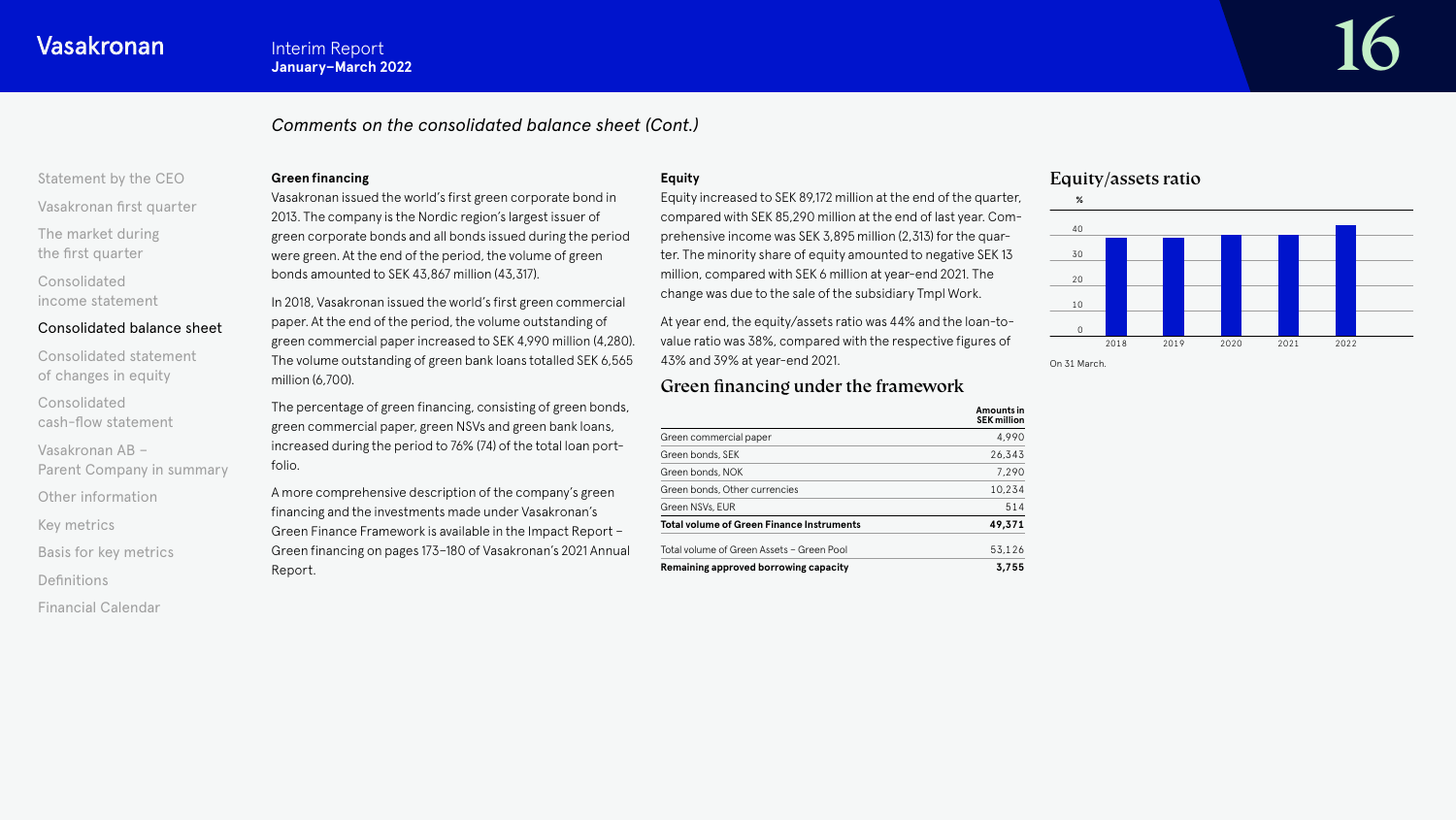# Consolidated statement of changes in equity

<span id="page-16-0"></span>

| Statement by the CEO       |                                        |                          |                                            |                          | <b>Total equity</b><br>attributable to |                              |                        |
|----------------------------|----------------------------------------|--------------------------|--------------------------------------------|--------------------------|----------------------------------------|------------------------------|------------------------|
| Vasakronan first quarter   | <b>Amounts in SEK million</b>          |                          | Other<br>Share capital contributed capital | Retained<br>earnings     | <b>Parent Company</b><br>shareholders  | Non-controlling<br>interests | <b>Total</b><br>equity |
| The market during          | Equity, opening balance on 1 Jan 2021  | 4,000                    | 4,227                                      | 62,636                   | 70,863                                 | 6                            | 70,869                 |
| the first quarter          | Profit for the period                  |                          | $\overline{\phantom{a}}$                   | 16,365                   | 16,365                                 | -6                           | 16,359                 |
|                            | Other comprehensive income             |                          | $\qquad \qquad -$                          | 56                       | 56                                     | $\qquad \qquad -$            | 56                     |
| Consolidated               | Comprehensive income for the period    |                          | $\qquad \qquad -$                          | 16,421                   | 16,421                                 | -6                           | 16,415                 |
| income statement           | Transactions with owners               |                          |                                            |                          |                                        |                              |                        |
|                            | Non-controlling interests              |                          | $\overline{\phantom{0}}$                   | $\overline{\phantom{a}}$ |                                        | 6                            | 6                      |
| Consolidated balance sheet | Dividend                               |                          | $\qquad \qquad -$                          | $-2,000$                 | $-2,000$                               | $\qquad \qquad -$            | $-2,000$               |
| Consolidated statement     | Equity, closing balance on 31 Dec 2021 | 4,000                    | 4,227                                      | 77,057                   | 85,284                                 | 6                            | 85,290                 |
| of changes in equity       | Equity, opening balance on 1 Jan 2022  | 4,000                    | 4,227                                      | 77,057                   | 85,284                                 | 6                            | 85,290                 |
| Consolidated               | Profit for the period                  | $\overline{\phantom{m}}$ | $\overline{\phantom{0}}$                   | 3,896                    | 3,896                                  | $-1$                         | 3,895                  |
| cash-flow statement        | Other comprehensive income             | $\overline{\phantom{m}}$ | $\overline{\phantom{a}}$                   | $\overline{\phantom{a}}$ |                                        | $\overline{\phantom{a}}$     |                        |
|                            | Comprehensive income for the period    |                          | $\overline{\phantom{a}}$                   | 3,896                    | 3,896                                  | $-1$                         | 3,895                  |
| Vasakronan AB -            | <b>Transactions with owners</b>        |                          |                                            |                          |                                        |                              |                        |
| Parent Company in summary  | Non-controlling interests              |                          | $\overline{\phantom{a}}$                   | $\overline{\phantom{a}}$ | $\overline{\phantom{0}}$               | $-13$                        | $-13$                  |
|                            | Dividend                               |                          | $\overline{\phantom{a}}$                   | $\overline{\phantom{a}}$ |                                        | $\overline{\phantom{0}}$     |                        |
| Other information          | Equity, closing balance on 31 Mar 2022 | 4,000                    | 4,227                                      | 80,953                   | 89,180                                 | -8                           | 89,172                 |

[Key metrics](#page-22-0)

[Basis for key metrics](#page-23-0)

[Definitions](#page-24-0)

[Financial Calendar](#page-25-0)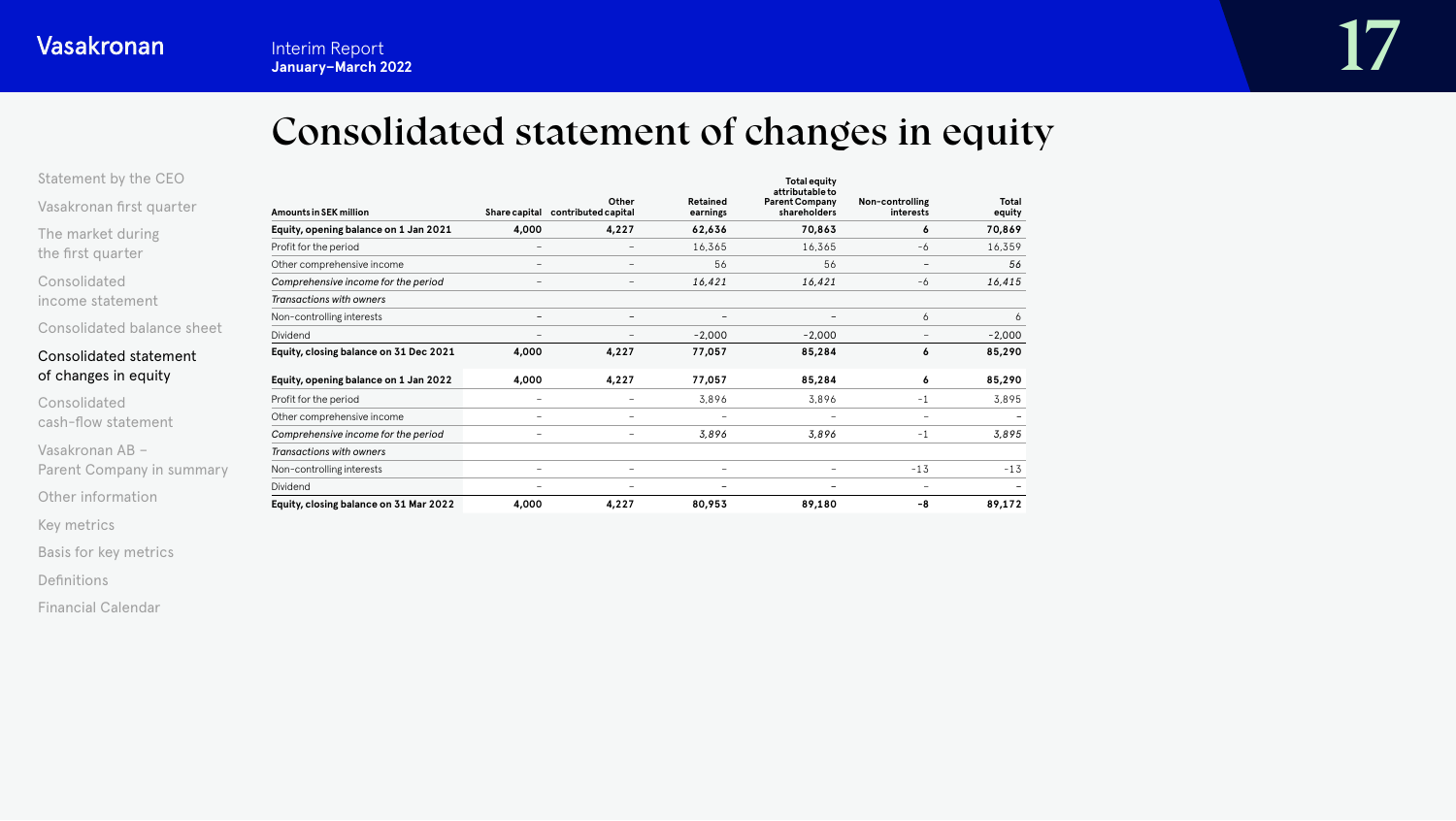# Consolidated cash-flow statement

<span id="page-17-0"></span>

| Statement by the CEO     |
|--------------------------|
| Vasakronan first quarter |
| The market during        |

the first quarter

Consolidated [income statement](#page-6-0)

[Consolidated balance sheet](#page-11-0)

[Consolidated statement](#page-16-0)  of changes in equity

# Consolidated cash-flow statement

Vasakronan AB – [Parent Company in summary](#page-20-0) [Other information](#page-21-0) [Key metrics](#page-22-0) [Basis for key metrics](#page-23-0) [Definitions](#page-24-0) [Financial Calendar](#page-25-0)

| <b>Amounts in SEK million</b>                               | Jan-Mar<br>2022 |                          | Jan-Mar April 2021-<br>2021 March 2022 | Jan-Dec<br>2021 |
|-------------------------------------------------------------|-----------------|--------------------------|----------------------------------------|-----------------|
| <b>Operating activities</b>                                 |                 |                          |                                        |                 |
| Operating surplus                                           | 1,400           | 1,333                    | 5,600                                  | 5,533           |
| Central administration                                      | $-28$           | $-33$                    | $-119$                                 | $-124$          |
| Add back amortisation and depreciation                      | 7               | 3                        | 31                                     | 27              |
| Adjustment for other non-cash items                         | 6               | $\mathbf{1}$             | 0                                      | $-5$            |
| Cash flow from operating activities before interest and tax | 1,385           | 1,304                    | 5,512                                  | 5,431           |
| Interest paid <sup>1)</sup>                                 | $-330$          | $-376$                   | $-1,497$                               | $-1,543$        |
| Interest received                                           | 1               | $\mathbf{1}$             | 4                                      | 4               |
| Taxes paid                                                  | $-60$           | $-131$                   | $-249$                                 | $-320$          |
| Cash flow before changes in working capital                 | 996             | 798                      | 3,770                                  | 3,572           |
| $Increase (-)/decrease (+)$<br>in operating receivables     | $-304$          | $-541$                   | 356                                    | 119             |
| Increase (+)/decrease (-) in operating liabilities          | 112             | 355                      | 13                                     | 256             |
| Cash flow from operating activities                         | 804             | 612                      | 4,139                                  | 3,947           |
| <b>Investing activities</b>                                 |                 |                          |                                        |                 |
| Investments in existing properties                          | $-536$          | $-945$                   | $-3.728$                               | $-4.137$        |
| Property acquisitions                                       | -               | $-181$                   | $-33$                                  | $-214$          |
| Property divestments                                        | $\overline{a}$  | 364                      | 85                                     | 449             |
| Other PPE, net                                              | -6              | $-17$                    | $-10$                                  | $-78$           |
| Acquisition of intangible assets                            | ۳               | $\overline{\phantom{0}}$ | $-67$                                  | $-10$           |
| Disposals of net assets in Group companies                  | 18              |                          | 18                                     |                 |
| Transactions with associates and joint ventures             | $-18$           |                          | 164                                    | 182             |
| Other financial assets, net                                 | $-2$            | $\overline{\phantom{0}}$ | $-52$                                  | $-50$           |
| Cash flow from investing activities                         | $-544$          | $-779$                   | $-3,623$                               | $-3,858$        |
| Cash flow after investing activities                        | 260             | $-167$                   | 516                                    | 89              |

| <b>Amounts in SEK million</b>                   | Jan-Mar<br>2022 | 2021           | Jan-Mar April 2021-<br>March 2022 | Jan-Dec<br>2021 |
|-------------------------------------------------|-----------------|----------------|-----------------------------------|-----------------|
| <b>Financing activities</b>                     |                 |                |                                   |                 |
| Dividend                                        |                 |                | $-2.000$                          | $-2,000$        |
| Raised debt: interest-bearing liabilities       | 9.241           | 12.621         | 31.042                            | 34,422          |
| Repayment of debt: interest-bearing liabilities | $-10,159$       | $-9.888$       | $-31,561$                         | $-31,290$       |
| Change in collateral                            | 611             | $-713$         | 1,303                             | $-21$           |
| Redemption of financial instruments             | -3              |                | $-244$                            | $-241$          |
| Transactions with non-controlling interests     | -               | $\overline{4}$ |                                   | 4               |
| Cash flow from financing activities             | $-310$          | 2,024          | $-1.460$                          | 874             |
| Cash flow for the period                        | $-50$           | 1,857          | $-944$                            | 963             |
| Opening balance, cash and cash equivalents      | 3,521           | 2,558          | 4.415                             | 2,558           |
| Cash flow for the period                        | $-50$           | 1.857          | -944                              | 963             |
| Closing balance, cash and cash equivalents      | 3.471           | 4,415          | 3.471                             | 3.521           |

1) Interest paid includes interest on lease liabilities for ground rents and land leases.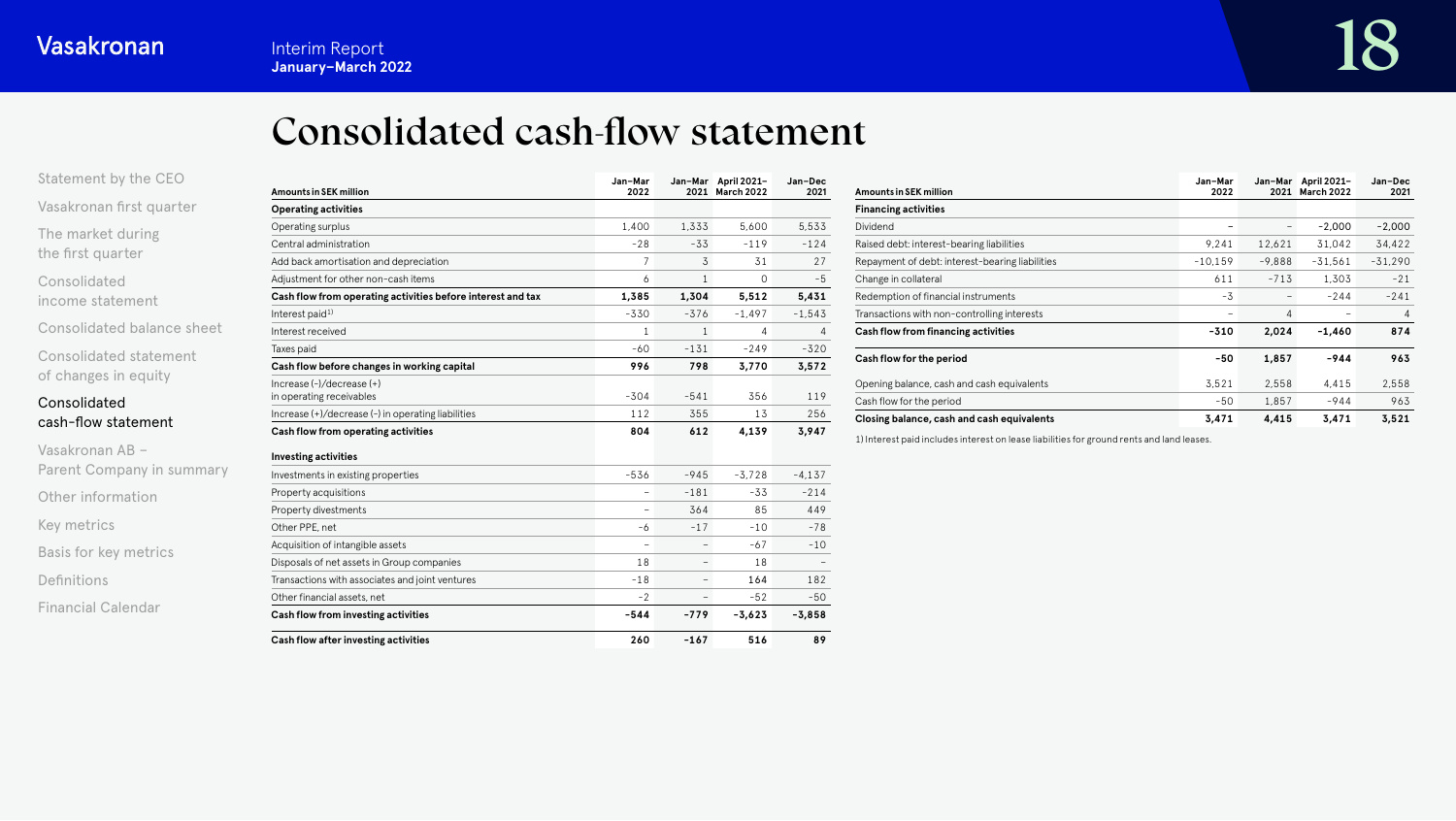# Interim Report<br>January-March 2022

# *Comments to the consolidated cash-flow statement*

[Statement by the CEO](#page-1-0)

[Vasakronan first quarter](#page-3-0)

[The market during](#page-4-0) the first quarter

Consolidated [income statement](#page-6-0)

[Consolidated balance sheet](#page-11-0)

[Consolidated statement](#page-16-0)  of changes in equity

# Consolidated [cash-flow statement](#page-17-0)

Vasakronan AB – [Parent Company in summary](#page-20-0) [Other information](#page-21-0) [Key metrics](#page-22-0)

[Basis for key metrics](#page-23-0)

[Definitions](#page-24-0)

[Financial Calendar](#page-25-0)

Cash flow from operating activities before changes in working capital increased to SEK 996 million (798). The increase was mainly attributable to an increased operating surplus and lower taxes paid as well as to an improved net interest.

Cash flow from investing activities amounted to negative SEK 544 million (negative: 779), primarily attributable to a smaller project portfolio.

Net borrowing amounted to repayment of SEK 912 million (borrowing: 2,733).Altogether, cash and cash equivalents decreased SEK 50 million (1,857) and totalled SEK 3,471 million (4,415) at the end of the period.

# Stable cash flow from operating activities



January–March. Cash flow from operating activities before changes in working capital **Cash flow after investing activities**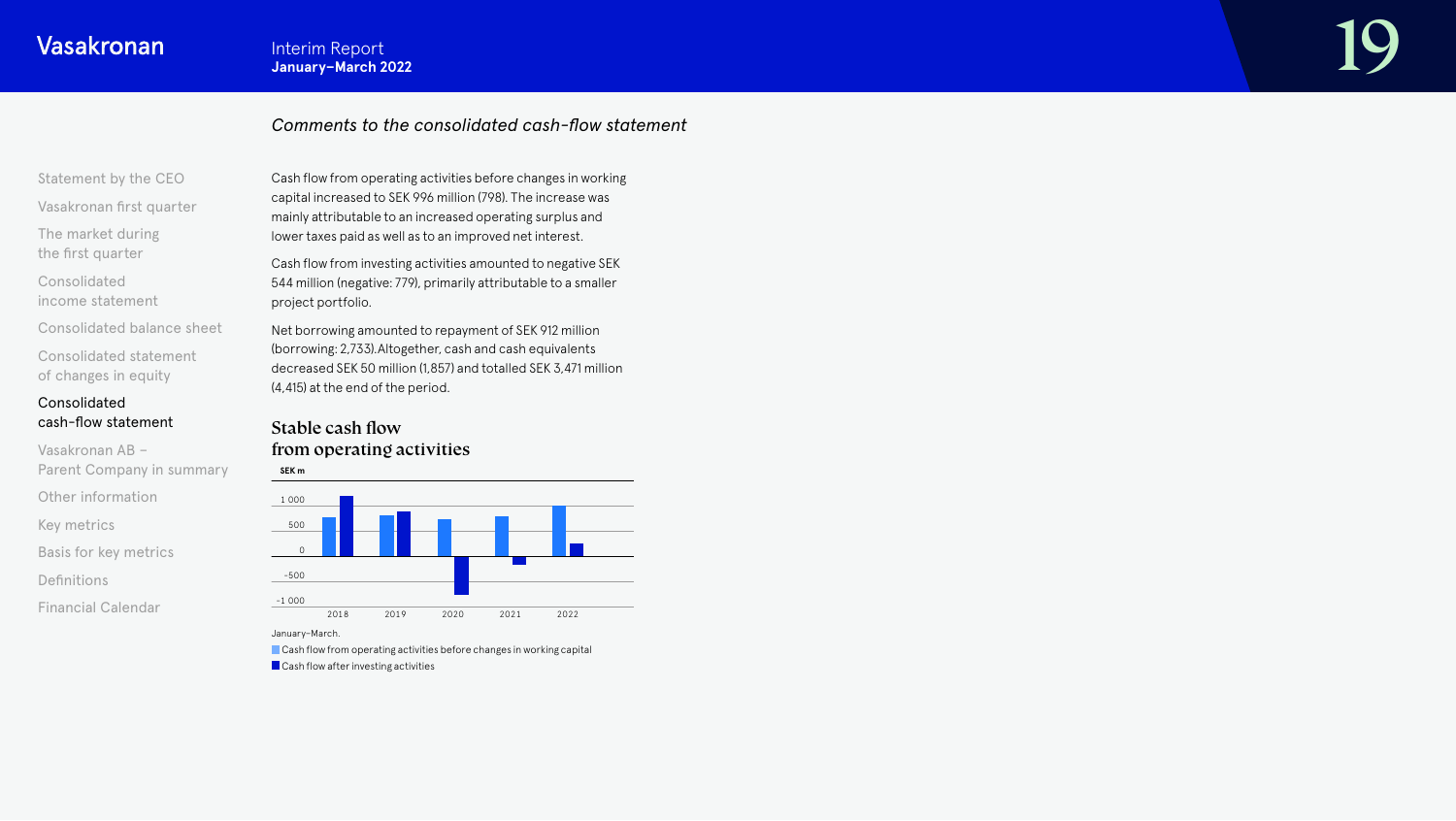| Statement by the CEO                           |                                                                                       | Total Vasakronan |                                                 | Stockholm |                              | Gothenburg |                                             | Malmö  |                                             | Uppsala |                              |
|------------------------------------------------|---------------------------------------------------------------------------------------|------------------|-------------------------------------------------|-----------|------------------------------|------------|---------------------------------------------|--------|---------------------------------------------|---------|------------------------------|
| Vasakronan first quarter                       | January-March                                                                         | 2022             | 2021                                            | 2022      | 2021                         | 2022       | 2021                                        | 2022   | 2021                                        | 2022    | 2021                         |
|                                                | Market value of properties, SEK m                                                     | 185.034          | 164,819                                         | 125,889   | 111,377                      | 33,956     | 29,995                                      | 13,769 | 13,070                                      | 11,419  | 10,377                       |
| The market during                              | Rental revenue, SEK m                                                                 | 1,902            | 1,818                                           | 1,232     | 1,181                        | 337        | 314                                         | 185    | 176                                         | 148     | 147                          |
| the first quarter                              | Operating surplus, SEK m                                                              | 1,400            | 1,333                                           | 922       | 883                          | 251        | 231                                         | 125    | 115                                         | 102     | 104                          |
| Consolidated                                   | Surplus ratio, %                                                                      | 74               | 73                                              | 75        | 75                           | 74         | 74                                          | 68     | 65                                          | 69      | 71                           |
| income statement                               | Occupancy rate, %                                                                     | 92               | 92                                              | 91        | 91                           | 94         | 93                                          | 93     | 89                                          | 94      | 96                           |
|                                                | Number of properties                                                                  | 168              | 170                                             | 78        | 78                           | 34         | 34                                          | 31     | 33                                          | 25      | 25                           |
| Consolidated balance sheet                     | Area, thousand sq. m.                                                                 | 2,357            | 2,344                                           | 1,401     | 1,376                        | 393        | 403                                         | 299    | 311                                         | 264     | 254                          |
| Consolidated statement<br>of changes in equity | Environmental certification in the invest-<br>ment portfolio based on market value, % | 94               | 92                                              | 94        | 90                           | 96         | 96                                          | 100    | 100                                         | 83      | 82                           |
| Consolidated<br>cash-flow statement            | Contracted rent by geographic market                                                  |                  | Stockholm 66%<br>Gothenburg 17%<br>Malmö<br>10% |           | 66%                          |            | 17%                                         |        | 10%                                         |         | 7%                           |
| Vasakronan AB -<br>Parent Company in summary   | Pertains to share of contracted rent                                                  |                  | <b>Uppsala</b><br>7%                            |           |                              |            |                                             |        |                                             |         |                              |
| Other information                              | Contracted rent by property type                                                      |                  | <b>Offices</b><br>75%<br>Retail<br>18%          |           | Offices 82%<br>Retail<br>11% |            | Offices 63%<br>$\blacksquare$ Retail<br>32% |        | Offices 62%<br>$\blacksquare$ Retail<br>27% |         | Offices 68%<br>19%<br>Retail |
| Key metrics                                    | Pertains to share of contracted rent                                                  |                  | Other<br>7%                                     |           | Other<br>7%                  |            | Other<br>5%                                 |        | 11%<br><b>Other</b>                         |         | 13%<br><b>Other</b>          |
| Basis for key metrics                          |                                                                                       |                  |                                                 |           |                              |            |                                             |        |                                             |         |                              |

[Definitions](#page-24-0)

[Financial Calendar](#page-25-0)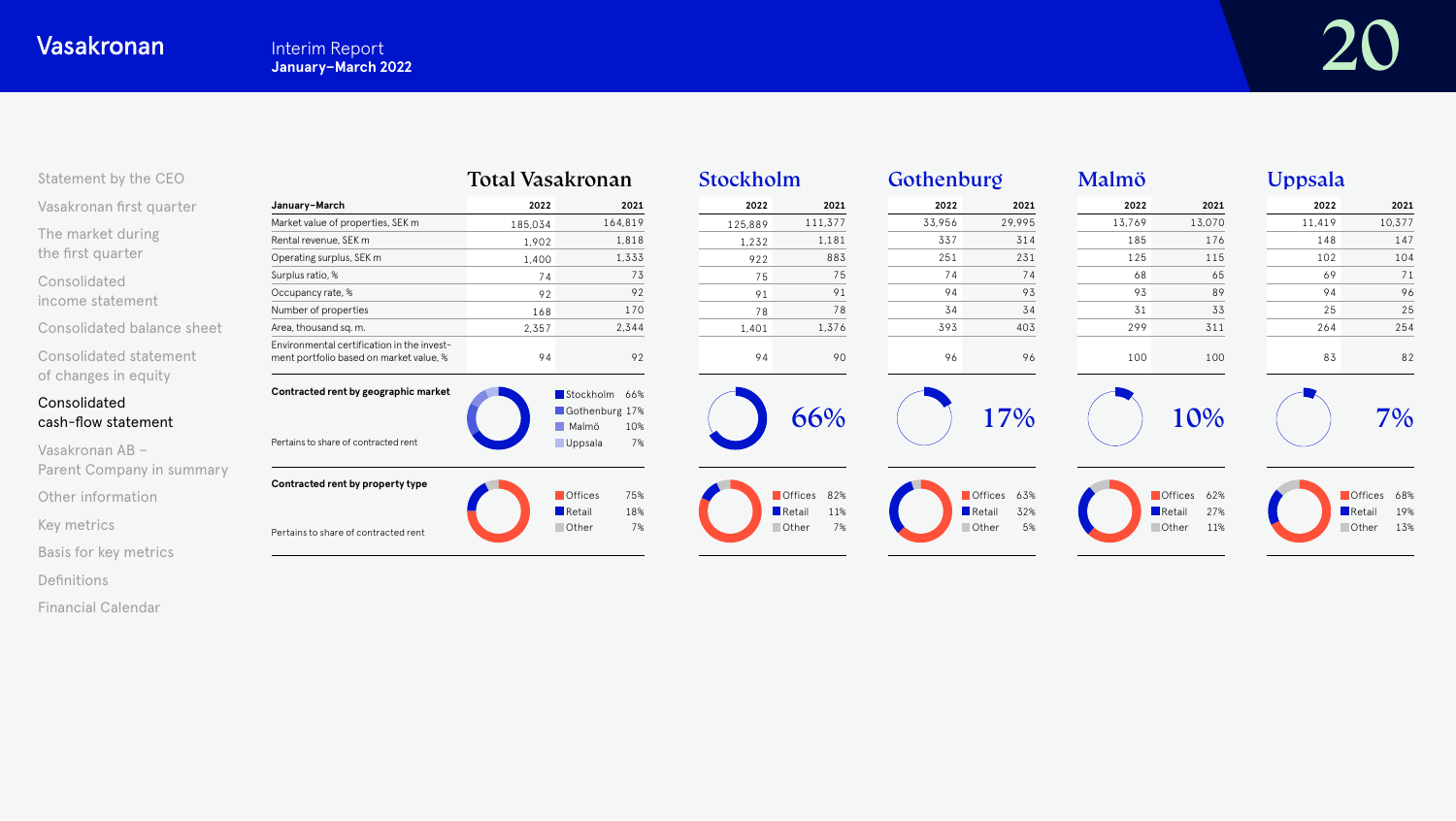# Vasakronan AB – Parent Company in summary

# <span id="page-20-0"></span>[Statement by the CEO](#page-1-0)

[Vasakronan first quarter](#page-3-0)

[The market during](#page-4-0) the first quarter

Consolidated [income statement](#page-6-0)

[Consolidated balance sheet](#page-11-0)

[Consolidated statement](#page-16-0)  of changes in equity

Consolidated [cash-flow statement](#page-17-0)

### Vasakronan AB – Parent Company in summary

[Other information](#page-21-0)

[Key metrics](#page-22-0)

[Basis for key metrics](#page-23-0)

[Definitions](#page-24-0)

[Financial Calendar](#page-25-0)

| <b>Amounts in SEK million</b>                | Jan-Mar 2022 | Jan-Mar 2021 |
|----------------------------------------------|--------------|--------------|
| Net sales                                    | 135          | 126          |
| Operating expenses                           | $-174$       | $-165$       |
| <b>EBIT</b>                                  | $-39$        | $-39$        |
| <b>Financial items</b>                       |              |              |
| Result from participations in joint ventures | 0            | 0            |
| Net interest                                 | $-63$        | $-98$        |
| Change in value of financial instruments     | 901          | 266          |
| Profit before tax                            | 799          | 129          |
| Tax                                          | $-165$       | $-27$        |
| Profit for the period                        | 634          | 102          |

# Statement of comprehensive income

| Total comprehensive income for the period          | 634 | 102    |
|----------------------------------------------------|-----|--------|
| Other comprehensive income                         |     | $\sim$ |
| Profit for the period recognised in profit or loss | 634 | 1 N 2  |

#### **Parent Company**

The operations of the Parent Company, Vasakronan AB (publ), consist of Group-wide functions and providing an organisation for the management of properties owned by subsidiaries. The Parent Company does not directly own any properties.

The Parent Company's revenue for the period was SEK 135 million (126), which primarily consists of the Parent Company's invoices to the subsidiaries for services rendered.

The value change in financial instruments was SEK 901 million (266) as a result of the increase in long-term market interest rates during the period. Profit/loss before tax thus amounted to SEK 799 million (129). Closing cash and cash equivalents amounted to SEK 3,460 million (4,400).

### Balance sheet

| Amounts in SEK million                    | 31 Mar 2022 | 31 Mar 2021 |
|-------------------------------------------|-------------|-------------|
| <b>ASSETS</b>                             |             |             |
| Non-current assets                        |             |             |
| Equipment                                 | 65          | 23          |
| Shares and participations in subsidiaries | 37,829      | 37,636      |
| Receivables from subsidiaries             | 38,972      | 39,472      |
| Participations in joint ventures          | 1           | 0           |
| Receivables from joint ventures           | 20          |             |
| Deferred tax assets                       |             | 313         |
| Derivatives                               | 3,054       | 961         |
| Non-current receivables                   | 783         | 435         |
| Total non-current assets                  | 80,723      | 78,840      |
| <b>Current assets</b>                     |             |             |
| Receivables from subsidiaries             | 9,314       | 7,269       |
| Receivables from joint ventures           | $\Omega$    | 0           |
| Derivatives                               | 97          | 9           |
| <b>Current receivables</b>                | 745         | 1,588       |
| Cash and cash equivalents                 | 3,460       | 4,400       |
| <b>Total current assets</b>               | 13,616      | 13,266      |
| <b>TOTAL ASSETS</b>                       | 94,339      | 92,106      |
| <b>EQUITY AND LIABILITIES</b>             |             |             |
| Equity                                    | 13,711      | 12,925      |
| Untaxed reserves                          | 922         | 686         |
| <b>Liabilities</b>                        |             |             |
| Interest-bearing liabilities              | 73,751      | 73,167      |
| Derivatives                               | 3.538       | 3,015       |
| Deferred tax liability                    | 61          |             |
| Non-interest-bearing liabilities          | 356         | 648         |
| Liabilities to subsidiaries               | 2,000       | 1,665       |
| <b>Total liabilities</b>                  | 79,706      | 78,495      |
| TOTAL EQUITY AND LIABILITIES              | 94,339      | 92,106      |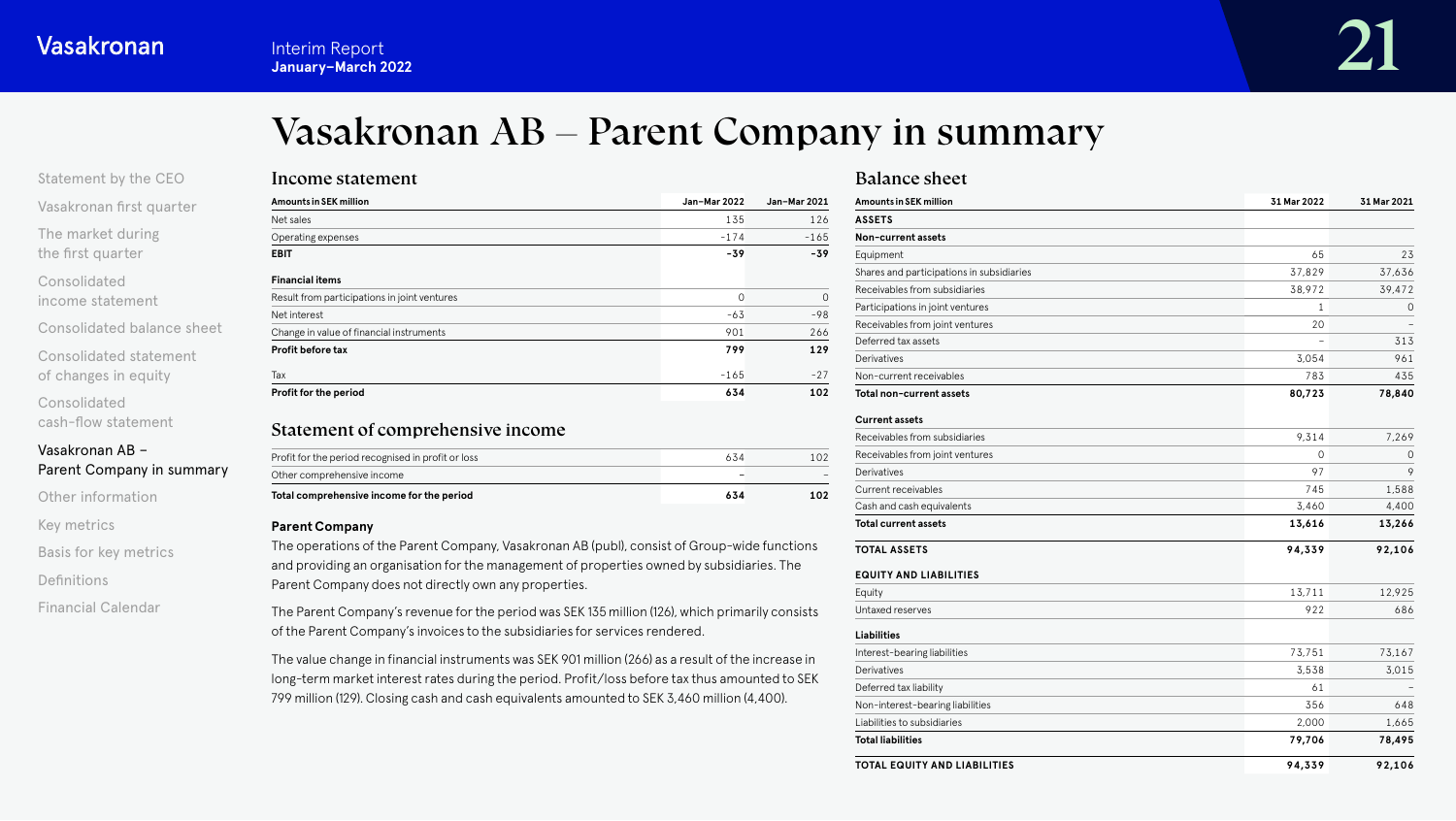# Other information

### <span id="page-21-0"></span>[Statement by the CEO](#page-1-0)

[Vasakronan first quarter](#page-3-0)

[The market during](#page-4-0) the first quarter

Consolidated [income statement](#page-6-0)

[Consolidated balance sheet](#page-11-0)

[Consolidated statement](#page-16-0)  of changes in equity

Consolidated [cash-flow statement](#page-17-0)

Vasakronan AB – [Parent Company in summary](#page-20-0)

# Other information

[Key metrics](#page-22-0)

[Basis for key metrics](#page-23-0)

[Definitions](#page-24-0)

[Financial Calendar](#page-25-0)

#### **Personnel**

The number of employees at the end of the period was 288, compared with 290 at the end of 2021.

#### **Risks and uncertainties**

The Board of Directors and the CEO continuously strive to achieve the desired risk profile, based on the policy established by the Board. The policy contains uniform methods for identifying, valuing, taking responsibility for, managing and reporting risks. Vasakronan's risks are described in the 2021 Annual Report on pages 62–68.

#### **Estimates and assessments**

The preparation of financial statements in accordance with generally accepted accounting principles requires that the management makes assessments and assumptions that affect the amounts recognised in the accounts for assets, liabilities, income and expenses, as well as other information disclosed. The actual results may deviate from these assessments. The financial statements are particularly sensitive to assessments that provide the basis for the valuation of the investment properties. Refer to page 110 of Vasakronan's 2021 Annual Report for the sensitivity analysis.

#### **Related-party transactions**

Information pertaining to Vasakronan's related-party transactions is provided in Note 7.4 on page 120 of Vasakronan's 2021 Annual Report.

At the end of the period, the Third Swedish National Pension Fund held bonds issued by Vasakronan to a total value of SEK 625 million, compared with SEK 715 million at year-end 2021.

#### **Accounting policies**

This interim report has been prepared in accordance with IAS 34 Interim Financial Reporting and the Swedish Annual Accounts Act. Comparative figures in parentheses pertain to the corresponding amounts for the same period last year. The same accounting policies, valuation principles and calculation methods as the ones used in the most recently issued annual report have been applied. Refer to Vasakronan's 2021 Annual Report, pages 99–122.

Derivatives are valued at fair value in the balance sheet and other financial instruments at amortised cost. For interestbearing liabilities, which consist of bonds, NSVs, bank loans and commercial paper, fair values differ from the recognised amortised cost. Fair value is established using the current yield curve along with a borrowing margin and is included in the calculation of EPRA NDV.

Derivatives are valued in accordance with level 2 in the fair value hierarchy. For all derivatives, ISDA agreements are in place that allow offsetting of payables and receivables from the same counterparty in the event of insolvency.

Investment properties are recognised at fair value in accordance with level 3 in the fair value hierarchy.

The Parent Company applies the Annual Accounts Act and RFR 2 Accounting for Legal Entities.

Vasakronan's activities have been organised according to the geographic regions of Stockholm, Gothenburg, Malmö and Uppsala. These regions thus represent the four operating segments used for reporting purposes. Refer to page 100 of Vasakronan's 2021 Annual Report.

#### **Alternative performance measures**

Vasakronan applies the ESMA guidelines for Alternative Performance Measures (APMs). APMs are financial metrics that are not defined in IFRS or the Annual Accounts Act. All APMs must be explained, together with the underlying reason why they are used. A breakdown on how the performance measure is calculated must also be given when information (not provided in the balance sheet or income statement) is required for the calculation.

The APMs used in Vasakronan's interim report are defined and motivated on page 23. Page 24 also includes a breakdown of specific performance measures where this is required.

#### **Significant events after the end of the period**

No significant events have taken place after the end of the period.

#### **Johanna Skogestig**

*Chief Executive Officer*

#### *The report has not been reviewed by the company's auditors.*

**For more information about this interim report, please contact:** Christer Nerlich, *Chief Financial Officer* Telephone: +46 (0)8 566 205 40, E-mail: christer.nerlich@vasakronan.se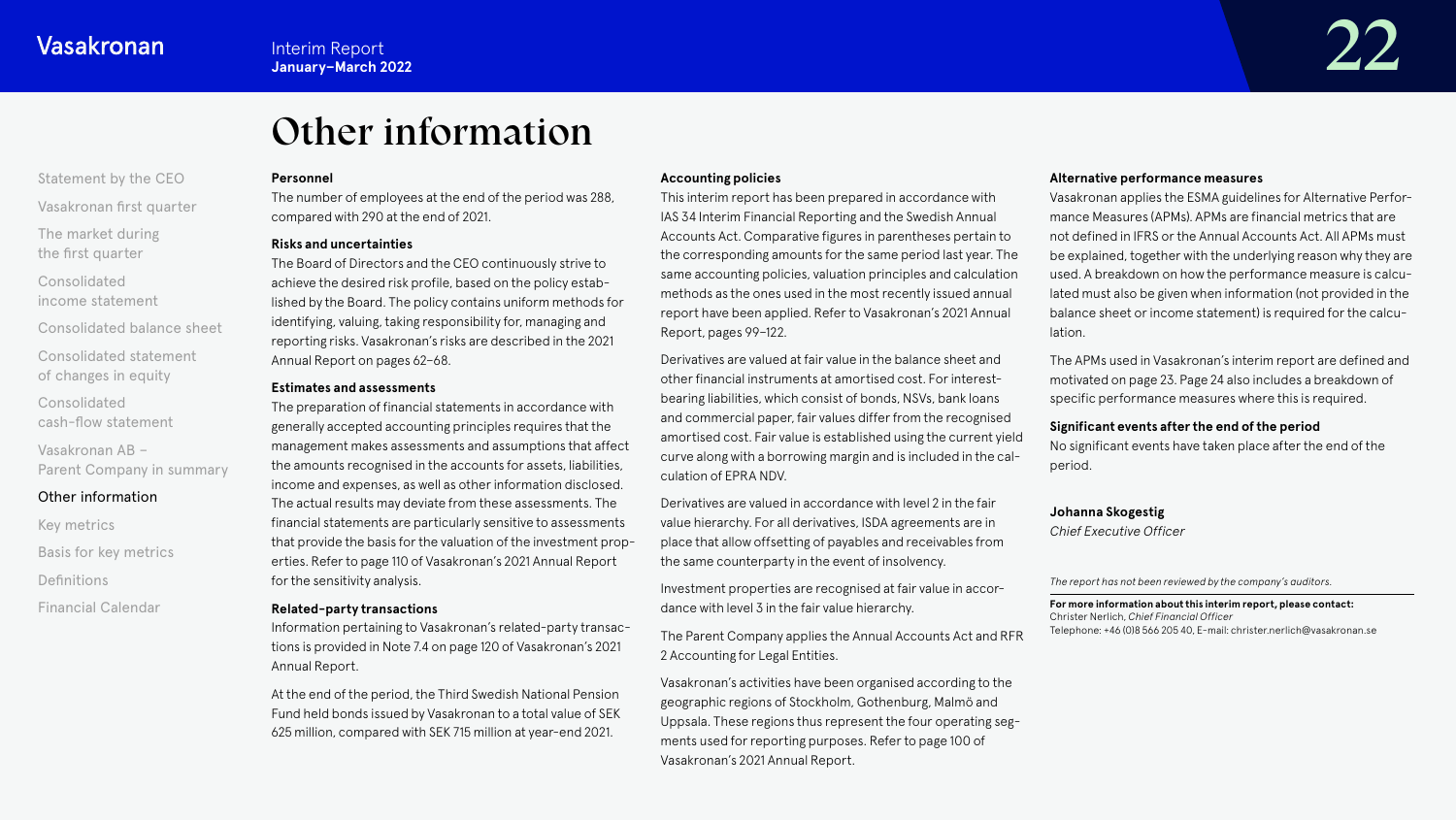# Key metrics

<span id="page-22-0"></span>

| Statement by the CEO     |  |
|--------------------------|--|
| Vasakronan first quarter |  |

[The market during](#page-4-0) the first quarter

Consolidated [income statement](#page-6-0)

[Consolidated balance sheet](#page-11-0)

[Consolidated statement](#page-16-0)  of changes in equity

Consolidated [cash-flow statement](#page-17-0)

Vasakronan AB – [Parent Company in summary](#page-20-0)

[Other information](#page-21-0)

# Key metrics

[Basis for key metrics](#page-23-0)

[Definitions](#page-24-0)

[Financial Calendar](#page-25-0)

|                                                                                   | Jan-Mar<br>2022 | Jan-Mar<br>2021 | April 2021-<br><b>March 2022</b> | Jan-Dec<br>2021 |
|-----------------------------------------------------------------------------------|-----------------|-----------------|----------------------------------|-----------------|
| Property-related information                                                      |                 |                 |                                  |                 |
| Closing occupancy rate, %                                                         | 91.8            | 91.5            | 91.8                             | 91.4            |
| Surplus ratio, %                                                                  | 74              | 73              | 75                               | 75              |
| Investments in existing projects, SEK m                                           | 536             | 945             | 3,728                            | 4,137           |
| Property acquisitions, SEK m                                                      | -               | 181             | 33                               | 214             |
| Property divestments, SEK m                                                       | -               | $-364$          | $-83$                            | $-447$          |
| Net investments, SEK m                                                            | 536             | 762             | 3,678                            | 3,904           |
| Closing market value of property, SEK m                                           | 185,034         | 164,819         | 185,034                          | 181,575         |
| Closing area, thousand sq. m.                                                     | 2.357           | 2.344           | 2.357                            | 2,348           |
| Closing number of properties                                                      | 168             | 170             | 168                              | 168             |
| Environmental certification of investment portfolio,<br>share of total area, %    | 92              | 90              | 92                               | 92              |
| Environmental certification, of investment portfolio,<br>share of market value. % | 94              | 92              | 94                               | 94              |
| Energy intensity on closing date, kWh/sq. m., rolling 12 months                   | 81              | 84              | 81                               | 83              |

**Jan–Mar** 

|                                                       | Jan-Mar<br>2022 | Jan-Mar<br>2021 | April 2021-<br><b>March 2022</b> | Jan-Dec<br>2021 |
|-------------------------------------------------------|-----------------|-----------------|----------------------------------|-----------------|
| <b>Financial metrics</b>                              |                 |                 |                                  |                 |
| EBITDA margin, %                                      | 70              | 69              | 73                               | 73              |
| Interest coverage ratio, multiple                     | 5.5             | 4.7             | 5.4                              | 5.2             |
| Closing equity/assets ratio, %                        | 44              | 40              | 44                               | 43              |
| Closing loan-to-value ratio, %                        | 38              | 42              | 38                               | 39              |
| Fixed-interest tenor <sup>1)</sup> , year             | 4.5             | 5.5             | 4.5                              | 4.6             |
| Loan-to-maturity <sup>1</sup> , years                 | 5.6             | 5.6             | 5.6                              | 5.5             |
| Closing EPRA NRV <sup>1</sup> , SEK m                 | 113,580         | 96,096          | 113,580                          | 110,515         |
| Closing EPRA NTA <sup>1)</sup> , SEK m                | 104,864         | 88,995          | 104,864                          | 102,179         |
| Closing EPRA NDV <sup>1)</sup> , SEK m                | 88,267          | 70,461          | 88,267                           | 83,118          |
| Closing average interest rate, %                      | 1.3             | 1.5             | 1.3                              | 1.3             |
| Closing net interest-bearing liabilities, SEK m       | 70,280          | 68,752          | 70,280                           | 70,317          |
| Cash flow before changes in working capital, SEK m    | 996             | 798             | 3,770                            | 3,572           |
| Net interest-bearing liabilities/EBITDA <sup>2)</sup> |                 |                 | 12.8                             | 13.0            |
| Other                                                 |                 |                 |                                  |                 |
| Closing number of employees                           | 288             | 299             | 288                              | 290             |

**Jan–Dec** 

1) Last day in the period. 2) Only reported for rolling 12-month periods and full years.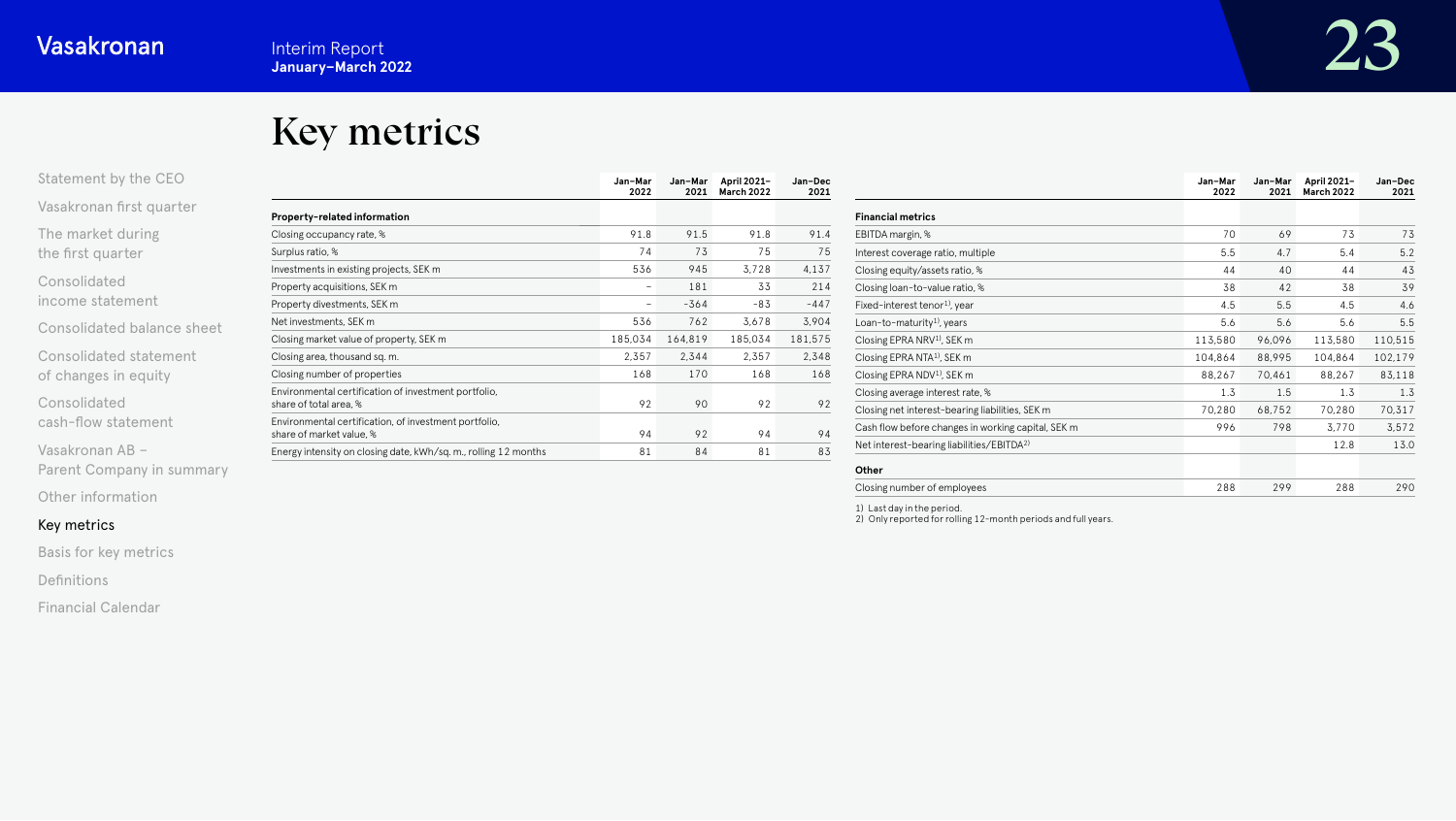# Basis for key metrics

<span id="page-23-0"></span>

| Statement by the CEO       |                                                     | Jan-Mar<br>2022 | Jan-Mar<br>2021 | April 2021-<br>March 2022 | Jan-Dec<br>2021 |                                                                  | Jan-Mar<br>2022 |          | Jan-Mar April 2021-<br>2021 March 2022 | Jan-Dec<br>2021 |
|----------------------------|-----------------------------------------------------|-----------------|-----------------|---------------------------|-----------------|------------------------------------------------------------------|-----------------|----------|----------------------------------------|-----------------|
| Vasakronan first quarter   | 1. EPRA NRV. SEK m                                  |                 |                 |                           |                 | 5. EBITDA margin, %                                              |                 |          |                                        |                 |
| The market during          | Equity                                              | 89,172          | 73,186          | 89,172                    | 85,290          | Rental revenue                                                   | 1,902           | 1,818    | 7,509                                  | 7,425           |
| the first quarter          | Add back goodwill attributable to deferred tax      | $-1,903$        | $-1,908$        | $-1,903$                  | $-1,903$        | EBITDA                                                           | 1,330           | 1,258    | 5,496                                  | 5,425           |
|                            | Add back derivatives                                | $-883$          | 2,045           | $-883$                    | 855             |                                                                  | 70              | 69       | 73                                     | 73              |
| Consolidated               | Add back recognised deferred tax                    | 27,194          | 22,773          | 27,194                    | 26,273          | 6. Interest coverage ratio, multiple                             |                 |          |                                        |                 |
| income statement           |                                                     | 113,580         | 96,096          | 113,580                   | 110,515         | EBITDA                                                           | 1,330           | 1,258    | 5,496                                  | 5,425           |
| Consolidated balance sheet | 2. EPRA NTA, SEK m                                  |                 |                 |                           |                 | Net financial items                                              | $-243$          | $-270$   | $-1.024$                               | $-1,051$        |
|                            | Equity                                              | 89,172          | 73,186          | 89,172                    | 85,290          |                                                                  | 5.5             | 4.7      | 5.4                                    | 5.2             |
| Consolidated statement     | Add back goodwill attributable to deferred tax      | $-1,903$        | $-1,908$        | $-1,903$                  | $-1,903$        | 7. Net interest-bearing liabilities, SEK m                       |                 |          |                                        |                 |
| of changes in equity       | Add back other intangible assets                    | $-113$          | $-136$          | $-113$                    | $-141$          | Non-current interest-bearing liabilities                         | 60,112          | 58,109   | 60,112                                 | 59,342          |
| Consolidated               | Add back derivatives                                | $-883$          | 2,045           | $-883$                    | 855             | Current interest-bearing liabilities                             | 13,639          | 15,058   | 13,639                                 | 14,496          |
|                            | Add back recognised deferred tax                    | 27,194          | 22,773          | 27,194                    | 26,273          | Cash and cash equivalents                                        | $-3,471$        | $-4,415$ | $-3,471$                               | $-3,521$        |
| cash-flow statement        | Deferred tax at fair value <sup>1)</sup>            | $-8,603$        | $-6,965$        | $-8,603$                  | $-8,195$        |                                                                  | 70,280          | 68,752   | 70,280                                 | 70,317          |
| Vasakronan AB -            |                                                     | 104,864         | 88,995          | 104,864                   | 102,179         |                                                                  |                 |          |                                        |                 |
| Parent Company in summary  | 3. EPRA NDV. SEK m                                  |                 |                 |                           |                 | 8. Loan-to-value ratio, %                                        |                 |          |                                        |                 |
|                            | Equity                                              | 89,172          | 73,186          | 89,172                    | 85,290          | Net interest-bearing liabilities                                 | 70,280          | 68,752   | 70,280                                 | 70,317          |
| Other information          | Add back goodwill attributable to deferred tax      | $-1,903$        | $-1,908$        | $-1,903$                  | $-1,903$        | Fair value of investment properties                              | 185,034         | 164,819  | 185,034                                | 181,575         |
| Key metrics                | Assessed fair value of interest-bearing liabilities | 998             | $-817$          | 998                       | 269             |                                                                  | 38              | 42       | 38                                     | 39              |
| Basis for key metrics      |                                                     | 88,267          | 70,461          | 88,267                    | 83,118          | 1) Calculated on the basis of a 30% current tax rate, i.e. 6.2%. |                 |          |                                        |                 |
|                            | 4. EBITDA, SEK m                                    |                 |                 |                           |                 |                                                                  |                 |          |                                        |                 |
| Definitions                | Operating surplus                                   | 1,400           | 1,333           | 5,600                     | 5.533           |                                                                  |                 |          |                                        |                 |
| <b>Financial Calendar</b>  | Central administration                              | $-28$           | $-33$           | $-120$                    | $-124$          |                                                                  |                 |          |                                        |                 |
|                            | Cash flow from dividends from joint ventures        |                 | $\sim$          | 183                       | 183             |                                                                  |                 |          |                                        |                 |
|                            | Ground rents and land leases                        | $-42$           | $-42$           | $-168$                    | $-167$          |                                                                  |                 |          |                                        |                 |
|                            |                                                     | 1,330           | 1,258           | 5,495                     | 5,425           |                                                                  |                 |          |                                        |                 |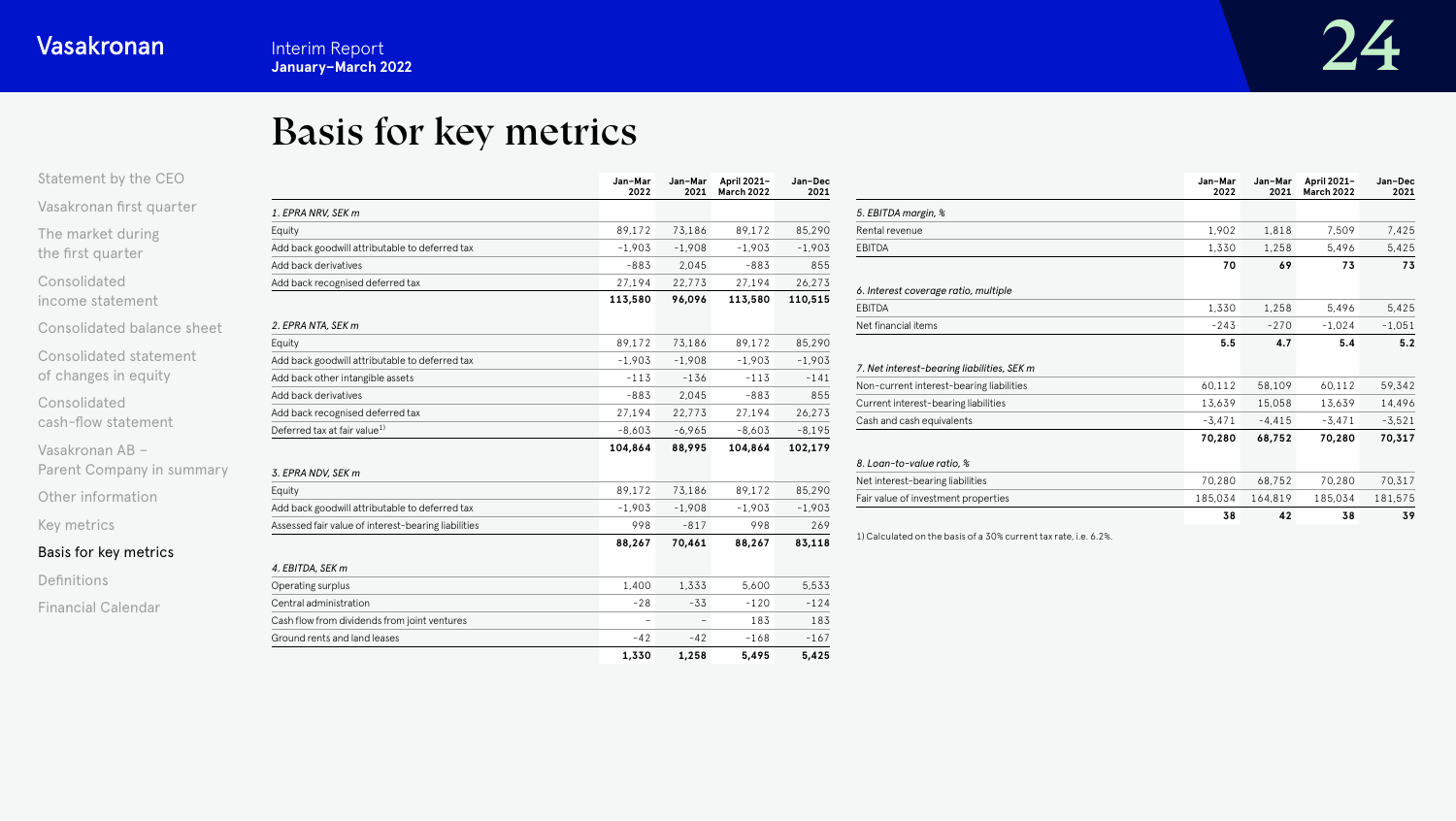# Definitions

#### <span id="page-24-0"></span>[Statement by the CEO](#page-1-0)

[Vasakronan first quarter](#page-3-0)

[The market during](#page-4-0) the first quarter

Consolidated [income statement](#page-6-0)

[Consolidated balance sheet](#page-11-0)

[Consolidated statement](#page-16-0)  of changes in equity

Consolidated [cash-flow statement](#page-17-0)

Vasakronan AB – [Parent Company in summary](#page-20-0)

[Other information](#page-21-0)

[Key metrics](#page-22-0)

[Basis for key metrics](#page-23-0)

### **Definitions**

[Financial Calendar](#page-25-0)

#### **Area, sq. m.**

Lettable area, not including garages and parking spaces on the closing date. Total annual rent from contracts in

#### **Average interest rate, %**

The volume-weighted interest rate on interest-bearing liabilities and derivatives on the closing date. Intended as an indication of the company's financial risk.

#### **Average remaining term to maturity, years**

The total contract value of commercial facilities divided by contracted rent for commercial facilities.

#### **Cash and cash equivalents, SEK m**

Cash and bank balances, along with current investments with maturities of less than three months. Intended as an indication of the company's liquidity.

#### **Central administration, SEK m**

Costs at the Group level that are not directly related to property management, such as costs associated with the Group management, property investments, financing and central marketing.

#### **Comparable property holdings**

Properties included in holdings during the entire reporting period, and during the entire comparison period. Properties that were classified as project developments, or that were acquired

or sold during the reporting period or comparison period are not included. **Contracted rent by property type**

#### Contracted rent categorised according to the assigned premises use, for each lease, broken down as offices, retail and other. The category "other" includes residential space, parking and hotels.

**Contracted rent, SEK m**

# effect as of the closing date.

**EBITDA margin, %** Rental revenue in relation to EBITDA. Intended as an indication of the current earnings in property management activities.

#### **EBITDA, SEK m**

Operating surplus less central administration, with the addition of cash flow from dividends from joint ventures and less ground rents and land leases. Intended as an indication of the current earnings in property management activities.

**Energy intensity kWh/sq. m.** Energy consumption, adjusted to the level of a normal year, from heating, comfort cooling and property electricity, divided by the temperate area  $($ indoor area for all floors of a building that are heated to more than 10°C) for the past 12 months. Reported energy intensity also includes some tenant electricity and process cooling which, for technical reasons, is not possible to remove from the calculation.

#### **Environmental certification of investment properties, %**

The total area/market value of investment properties certified pursuant to LEED or BREEAM, divided by the area/ market value of the entire investment portfolio as of the balance-sheet date. Project developments are not included in the investment portfolio.

#### **EPRA NDV (Net Disposal Value), SEK m**

Equity adjusted for goodwill and the fair value of interest-bearing liabilities as well as the full extent of deferred tax, refer to the calculation on page 24.

#### **Loan-to-value (LTV) ratio, %**

**EPRA NRV** 

**EPRA NTA** 

est rates. **Investments in existing projects, SEK m** Investments in ongoing projects. Intended as an indication of the company's investment volume. **Loan-to-maturity, years**

cial risk.

**(Net Tangible Assets), SEK m** Recognised equity adding back goodwill, derivatives and other intangible assets after adjustment for estimated actual deferred tax. Calculated on the basis of a 30% current tax rate, in other words 6.2%. The metric reflects the actual NAV.

**Equity/assets ratio, %**

pany's sensitivity to fluctuations in inter-

The volume-weighted remaining maturity on interest-bearing liabilities and derivatives, including unutilised credit facilities, on the closing date. Intended as an indication of the company's finan-

**(Net Reinstatement Value), SEK m** Recognised equity, adding back goodwill, derivatives and deferred tax. The metric shows the company's EPRA NAV, refer to the calculation on page 24. Net interest-bearing liabilities divided by the fair value of investment properties on the closing date. Intended as an indication of the company's financial risk.

#### **Net nancial items**

Financial income less financial expenses excluding ground rents and land leases.

#### **Net interest-bearing liabilities/EBITDA, multiple**

Interest-bearing liabilities less cash and cash equivalents in relation to EBITDA. Intended as an indication of the company's financial risk.

#### **Net interest-bearing liabilities, SEK m**

Interest-bearing liabilities less cash and cash equivalents. Intended as an indication of the company's financial risk, excluding IFRS 16.

The purchase price for property acquisitions, along with investments in property projects, less the consideration received from property divestment. Intended as an indication of capital invested in properties.

the period less contracted rent for leases where notices to vacate were received during the period.

#### **Net operating income, SEK m**

Rental revenue less operating expenses, repairs and maintenance, property administration, property tax, and ground rents and land leases. Intended as an indication of the current earnings in property management activities, excluding effects from IFRS 16. Internal control metric.

#### **Occupancy rate, %**

Contracted rent divided by the rental value on the closing date.

#### **Operating surplus, SEK m**

Rental revenue less operating expenses, repairs and maintenance, property administration and property tax. For periods until 1 January 2019, ground rents and land leases are also deducted. Intended as an indication of the current earnings in property management activities. External control metric.

#### **Profit before value changes and tax. SEK m**

Operating surplus less central administration, profit (loss) from participations in joint ventures and net interest. Intended as an indication of current earnings in the operations.

#### **Property acquisitions, SEK m**

Acquisition of investment properties. Intended as an indication of the company's acquisitions during the period.

#### **Property divestments, SEK m**

Divestment of investment properties. Intended as an indication of the company's divestments during the period.

#### **Rental value, SEK m**

Contracted rent plus the assessed market rent for vacant premises.

#### **Surplus ratio, %**

Operating surplus divided by rental revenue. Intended as an indication of the current earnings in property management activities.

**Interim Report**<br>January–March 2022<br>*January–March* 2022

# Refer to the calculation on page 24. Equity divided by total assets on the

**Interest coverage ratio, multiple** EBITDA in relation to net financial items.

Intended as an indication of the com-**Net lettings, SEK m**

Contracted rent for new lettings during

**Net investments, SEK m**

closing date. Intended as an indication of the company's financial stability. **Fixed-interest, years** The volume-weighted remaining maturity on fixed-interest rates on interest-

bearing liabilities and derivatives on the

closing date. Intended as an indication of the company's financial risk.